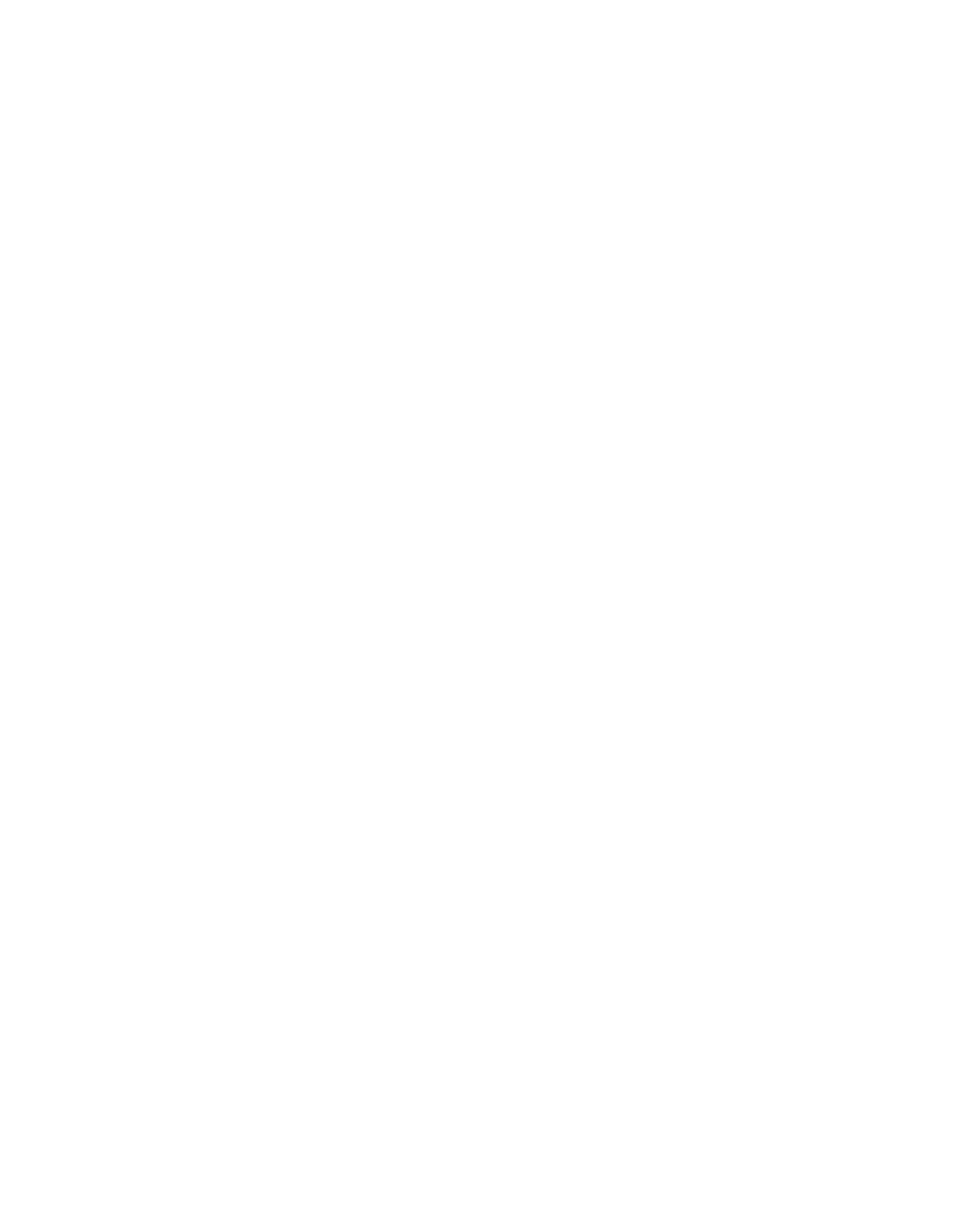#### **ABSTRACT**

Arid shrub-lands in Syria and elsewhere in West Asia and North Africa are widely thought degraded. Characteristic of these areas is a preponderance of unpalatable shrubs or a lack of overall ground cover with a rise in the associated risks of soil erosion. Migrating pastoralists have been the scapegoats for this condition of the range. State steppe interventions of the last forty years have reflected this with programs to supplant customary systems with structures and institutions promoting western grazing systems and technologies. Principal amongst the latter has been shrub technology, particularly Atriplex species, for use in land rehabilitation and as a fodder reserve. This paper deconstructs state steppe policy in Syria by examining the overlap and interface of government and customary legal systems as a factor in the history of shrub technology transfer in the Syrian steppe. It is argued that the link made between signs of degradation and perceived moribund customary systems is not at all causal. Indeed, customary systems are found to be adaptive and resilient, and a strong influence on steppe management and the fate of technology transfer initiatives. Furthermore, developments in rangeland ecology raise questions about claims for grazing-induced degradation and call for a reinterpretation of recent shifts in vegetation on the Syrian steppe. Given the ineffectiveness of past state interventions, and in view of renewed understanding of customary systems and rangeland ecology, decentralization and some devolution of formal management responsibility is likely to be a viable and an attractive option for policymakers.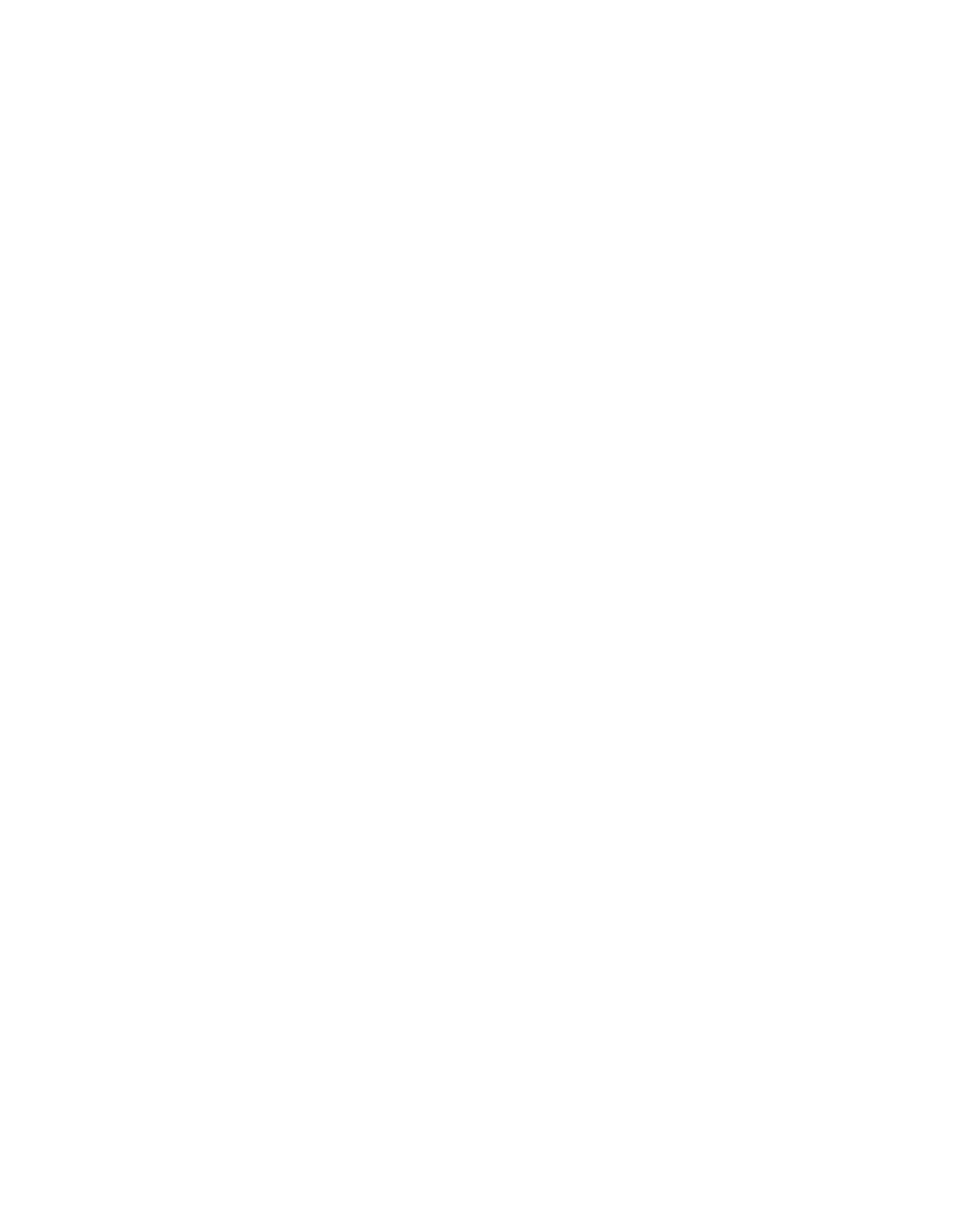# **TABLE OF CONTENTS**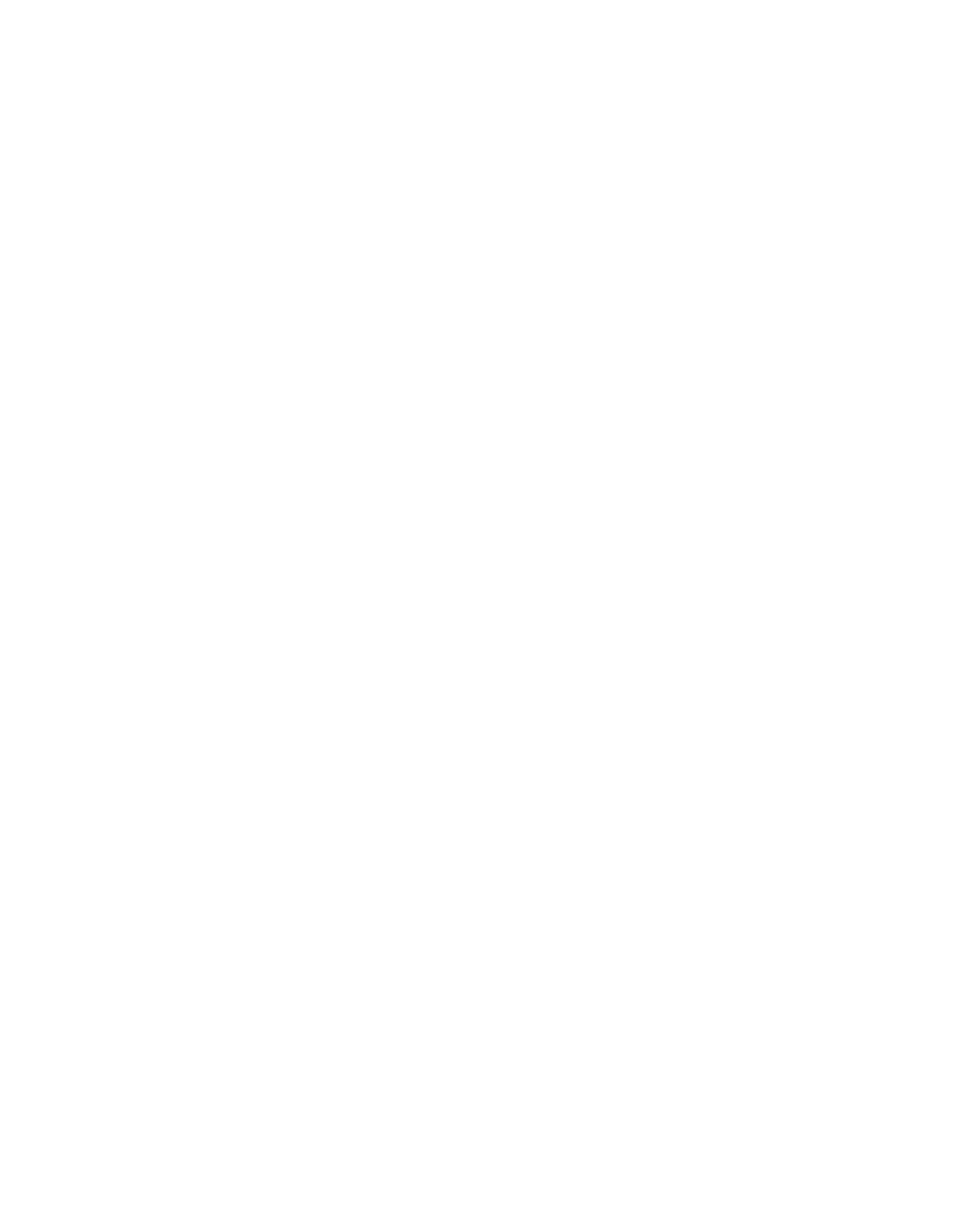# <span id="page-6-0"></span>**TRIBES, STATE, AND TECHNOLOGY ADOPTION IN ARID LAND MANAGEMENT, SYRIA**

Rae,  $J^1$ , Arab, G.<sup>2</sup>, Nordblom, T.<sup>3</sup>, Jani, K.<sup>4</sup>, and Gintzburger, G.<sup>5</sup>

#### **1. INTRODUCTION**

Arid rangelands dominate the countries of West Asia and North Africa (WANA). Syria, at the eastern end of the Mediterranean is better endowed with arable lands than most countries in the region but still just over half its area, or 10.2 million hectares, falls below the 200mm *isohyet* and is designated as *badiah* or 'steppe' where cultivation is outlawed. In the steppe the majority of people are tribally organized and dependent on a migratory pastoral or agro-pastoral economy where mobility and natural resource management are facilitated by extensive customary systems. However, for much of this century, migratory pastoralists have been blamed for being the key instigators of land degradation. Most WANA states won their independence after World War II and pursued policies of nation building and economic growth, neither of which carved out a role for tribes or migratory pastoralism. Not only did the state generally perceive that the tribe and their mobility were divisive and unstable elements in a fledgling nation, they saw customary grazing practices as archaic, inefficient and environmentally exploitative. The tribe was seen as a political and environmental threat that if not eliminated would undermine the new state and stifle economic growth.

 $\overline{a}$ 

<sup>&</sup>lt;sup>1</sup> University of Oxford.

<sup>2</sup> International Centre for Agricultural Research in Dry Areas.

<sup>3</sup> CRC for Weed Management Systems, Charles Sturt University.

<sup>4</sup> Steppe Directorate, Syrian Ministry for Agriculture and Agrarian Reform.

<sup>5</sup> International Centre for Agricultural Research in Dry Areas.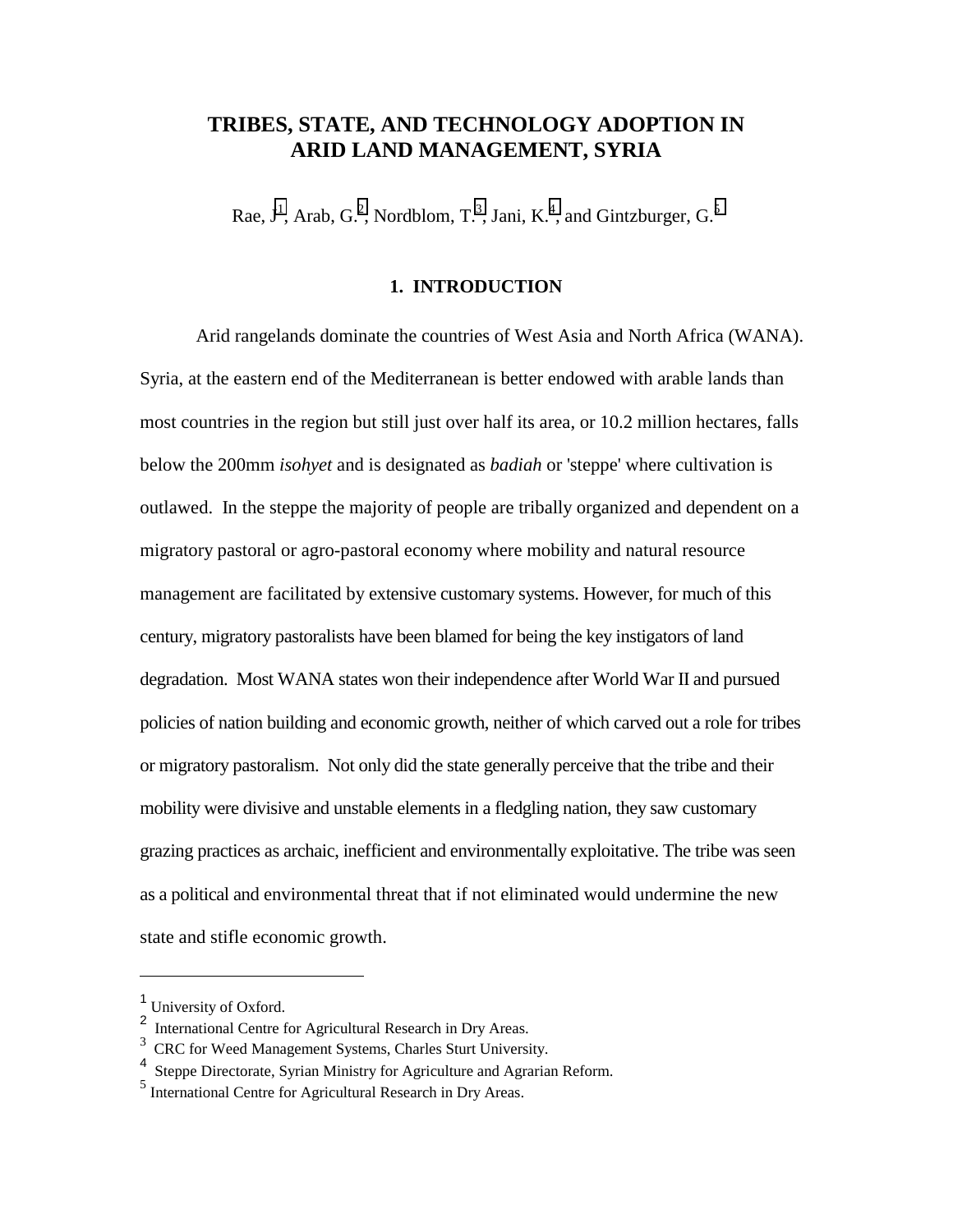<span id="page-7-0"></span>With the assistance of the Food and Agriculture Organization (FAO) of the United Nations and other aid agencies, many WANA states sidestepped and sought to suffocate customary practices, and "green the desert" with the introduction of national rangeland management. Coming in the early years of independence for many of the WANA countries, the dominance of this paradigm had considerable influence on the direction and evolution of state institutions responsible for steppe management. This paper looks specifically at Syria and examines the impact of national policy over the past forty years on the institutions governing range management, as well as how the overlap and interface of the Syrian government and customary legal systems have shaped the history of shrub technology transfer in the Syrian steppe.

# **2. RANGELAND DEGRADATION: MODELS AND EMPIRICAL EVIDENCE**  THEORETICAL MODELS APPLYING TO RANGELANDS

The characterization of moving tribes as creators of desert conditions has a long history among people of the settled areas in the region and further afield (Ibn Khaldun translated in Issawi 1987; Bietenholz 1963). Hardin (1968) described a rationale for this position in his influential "Tragedy of the Commons" paper. He considered the perspective of a rational herder with private ownership of livestock in a pastoral society that is reliant on pastures "open to all". Herders would follow the incentive to increase the number of their herd because they would receive direct benefit but bear only a share of the costs resulting from the delayed impact of their action. Each herder is "locked into a system that compels him to increase his herd without limit—in a world that is limited (Hardin 1968). According to tragedy theorists, effective property rights and rational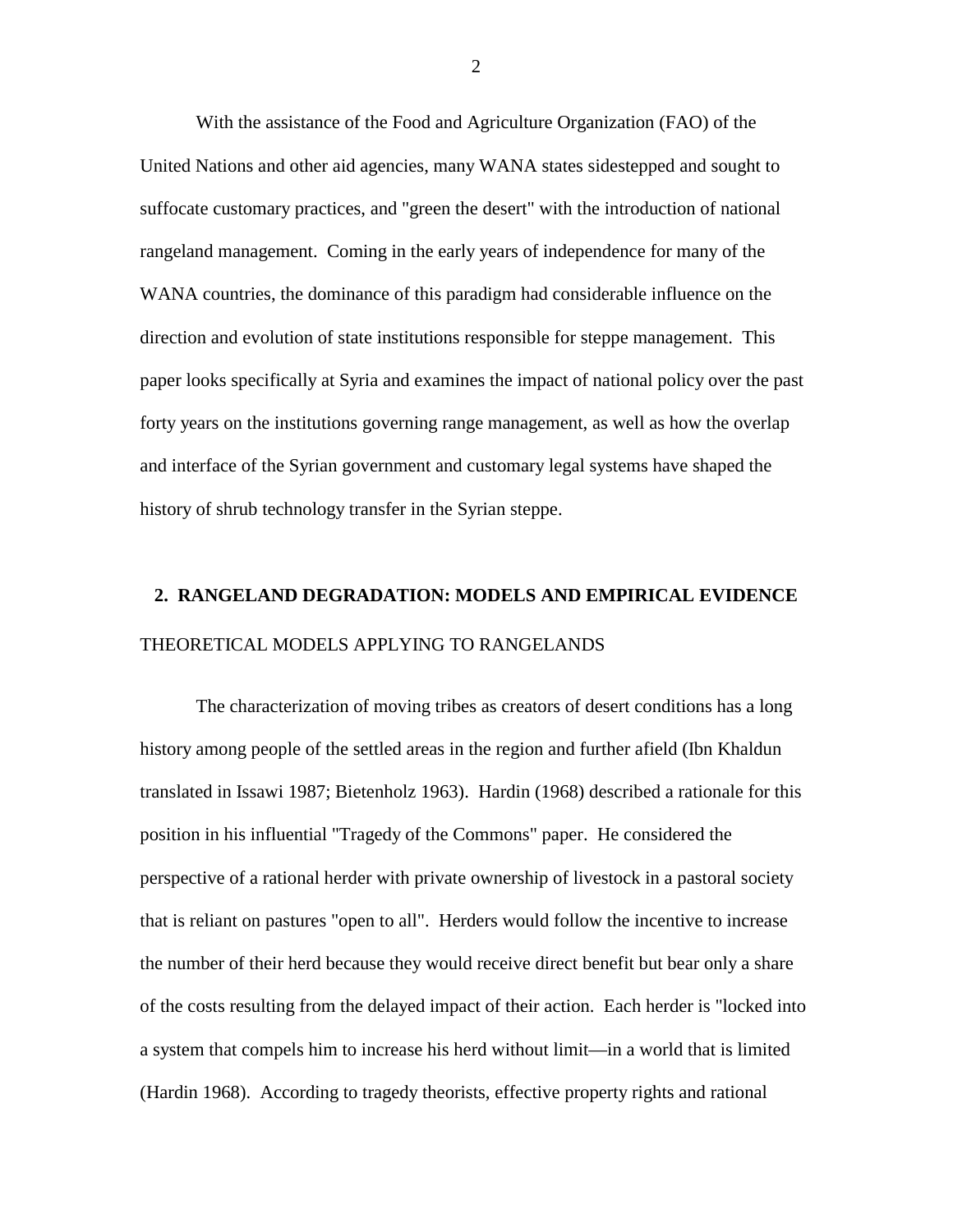rangeland management is not possible without strong state involvement. This theory has formed the rationale for state governance over rangelands and other natural resources in many developing countries.

State programs to assess, manage or increase productivity of steppe areas are also based on a model of how the steppe ecosystem functions. Predominant in rangeland management science for much of this century has been the range succession model, which derives from plant ecology (Westoby et al.1989). It assumes that the livestock sector operates in environments that are largely stable, where weather variability is limited to a narrow range and therefore inconsequential for long-term outcomes. The model supposes that a given rangeland continually returns to a single persistent state (the climax) of vegetation in the absence of grazing. By producing changes in the opposite direction, grazing pressure arising from a set stocking rate can slow or halt the successional tendency, producing an equilibrium in vegetation levels. This theory has guided the principles of the western ranching system, which were subsequently introduced in many parts of Sub-Saharan Africa and WANA to supplant customary practices. These included private rights to graze, rotational or paddock grazing systems, the establishment of water points to spread grazing pressure, the setting of a universal stocking rate, and the reseeding or re-planting of the range with grasses and shrubs.

#### EMPIRICAL EVIDENCE

Whereas there are widespread claims for degradation in Syria, only limited inventories and no long-term studies of the steppe flora have been carried out. Despite this, numerous references in the literature attest to the 'degraded' nature of the vegetation. A synthesis of range reports through to the mid-1950s concluded that "without exception,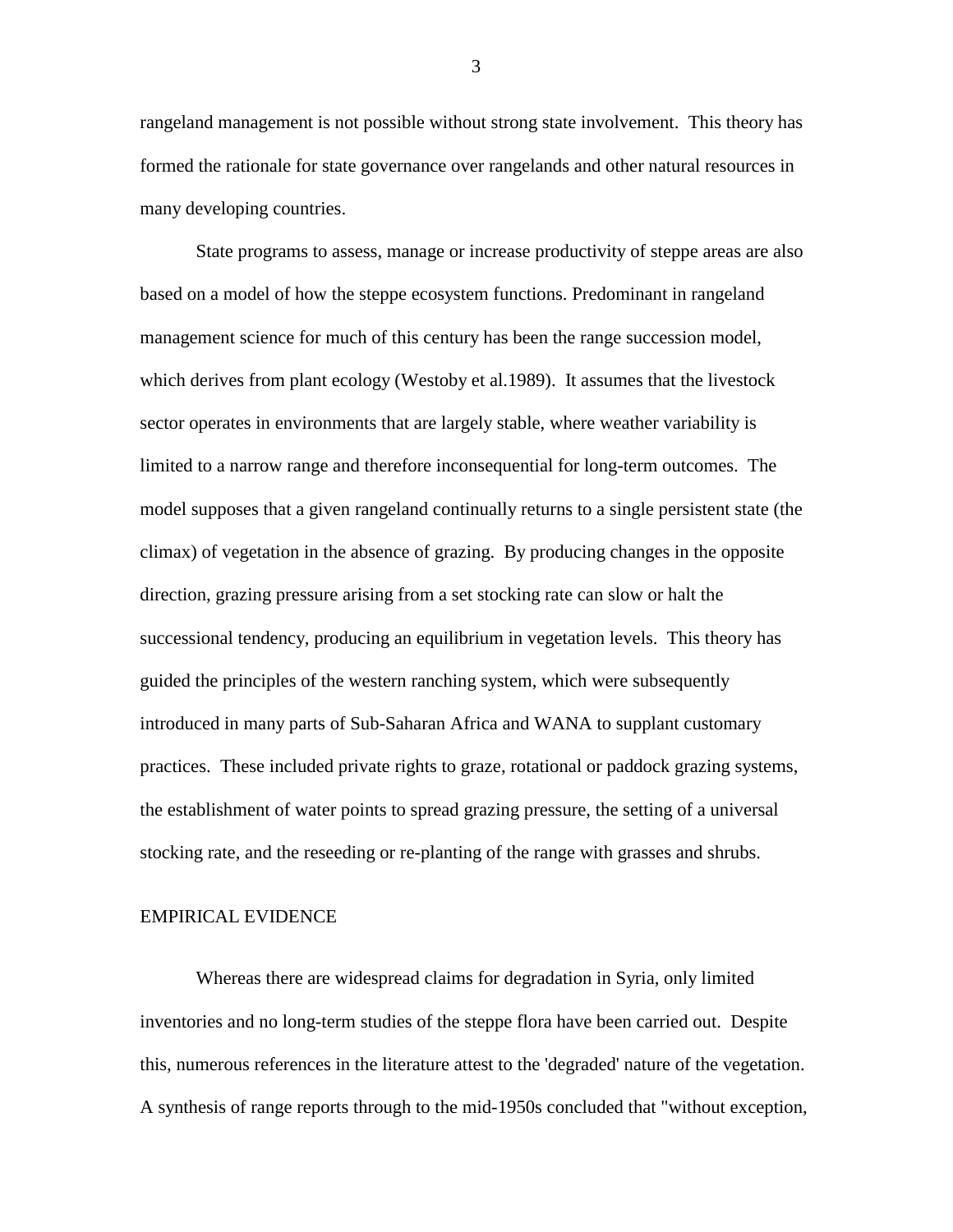range management specialists and ecologists have stressed that the range grazing of the steppe and semi desert regions of Syria—is progressively deteriorating as a result of overgrazing" (FAO 1956). A 1985 study of the Syrian rangelands by the Arab Center for the Studies of Arid Zones and Dry lands (ACSAD 1992) suggested that unpalatable shrub species have become "dominant in large areas of the steppe". It went on to estimate that 25% of the steppe is affected by wind erosion to one degree or another, while water erosion affects around 6% of the area. Furthermore, almost all relevant publications issued from the International Center for Agricultural Research in the Dry Areas (ICARDA), which is based in Aleppo, are premised on the assumption of widespread degradation in the Syrian steppe (Rae 1999). Yet, evidence exists to the contrary.

An unpalatable shrub associated with a degraded steppe in Syria and neighboring regions is the spiny Noaea mucronata. An ecological study carried out by Deiri (1990) under the auspices of ICARDA, found Noaea ubiquitous in the Aleppo steppe, masking the heterogeneity of climate and soil. Apparently, dominance of Noaea in some areas is a relatively new phenomenon here (Sankary 1982) and elsewhere (Zakirov 1989; Noy-Mier 1990). Deiri and others have assumed that this shift in floral composition is the result of overgrazing for lack of good management, and that with a reduction in grazing pressure a climax community dominated by the palatable shrub Salsola vermiculata would return (Deiri 1990; Sankary 1982). However, the link between cause and effect is not adequately demonstrated.

Indeed, the basis of an alternative interpretation comes from grazing trials carried out by the FAO and the Steppe Directorate in the 1960s at Wadi al-`Azib research station in the Aleppo steppe. Over a three-year period, three sites were fenced off with a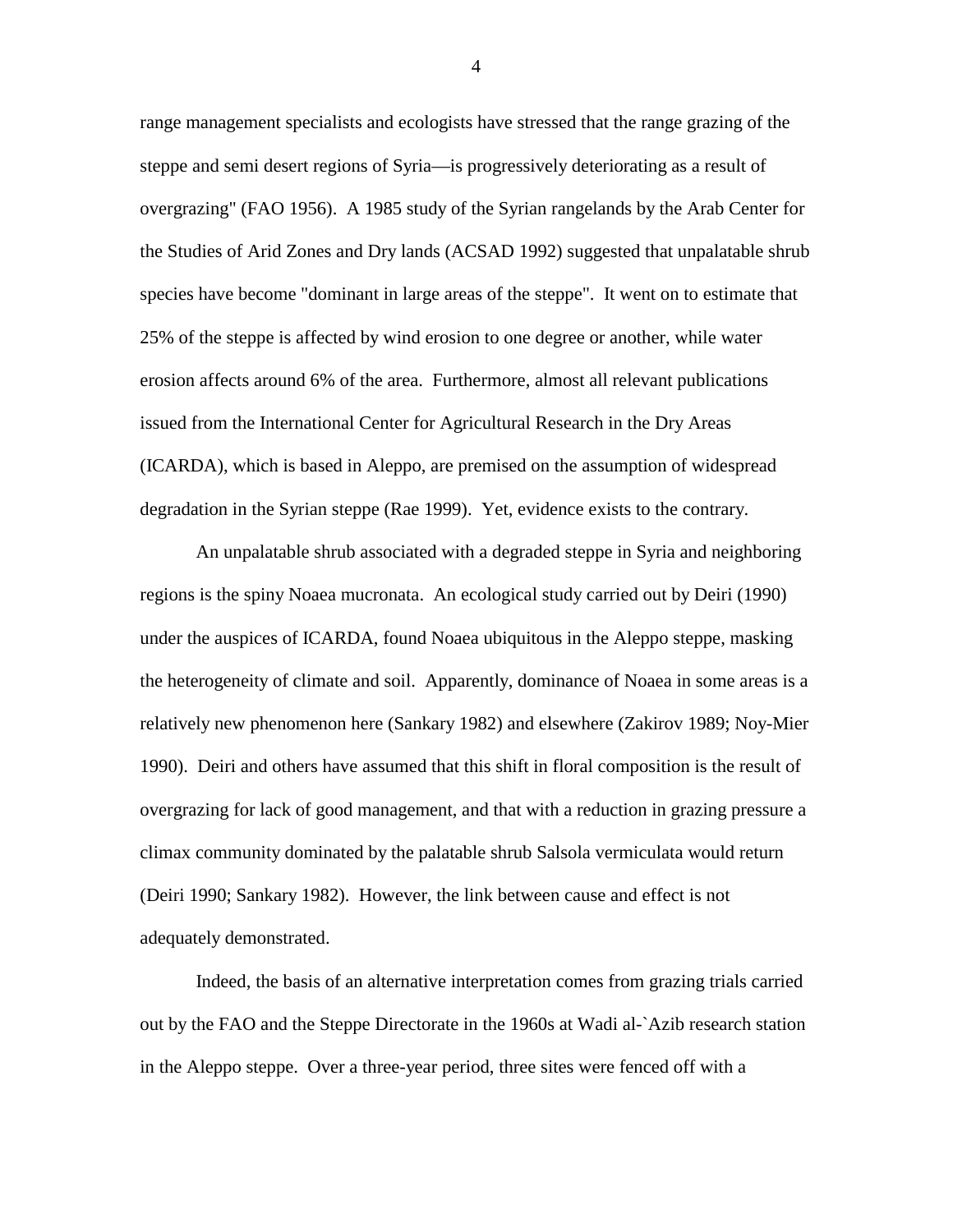different stocking rate in each (trial A: 9ha per sheep, B: 6ha, and C: 4.5ha). No sizeable differences in average meat production per animal were reported between the three treatments. As for the vegetation, it was noted that plant density "fluctuated more between years than between stocking rate treatments" (FAO 1966), suggesting climate more than grazing determines productivity. The reported vegetation change was, however, unexpected. Spininess in plants is usually interpreted as an anti-grazing adaptation, and it has often been recorded that spiny plants increase under heavy grazing but give way once protected (Noy-Mier 1990). In treatment C, with the highest stocking rate there was a "reduction" in the spiny variety Noaea while in treatment A, with the lowest stocking rate, Noaea "increased greatly in density" (FAO 1966, 1967). The cause of this vegetation change is not alluded to by either of the reports at hand; Noaea is just described as "a spiny, undesirable shrub".

An explanation for the expansion of Noaea under reduced grazing pressure is given by another study in the Negev and Jerusalem deserts (Noy-Mier 1990). During certain periods on the open range, Noaea are exposed to heavy pressure from herbivores selecting for the rare green material. Even though spines and other types of protection save the plants from local extinction, Noy-Mier asserted they are insufficient to outweigh grazing pressure and are therefore among the first plants to benefit when an area is protected.

The crucial difference between Noaea mucronata and other shrubs is its extended growing period. Heavy grazing either end of the green season disadvantages Noaea, but when such grazing pressure is relieved the extended growing period becomes an advantage. When camels are removed from the near steppe, the pressure in late spring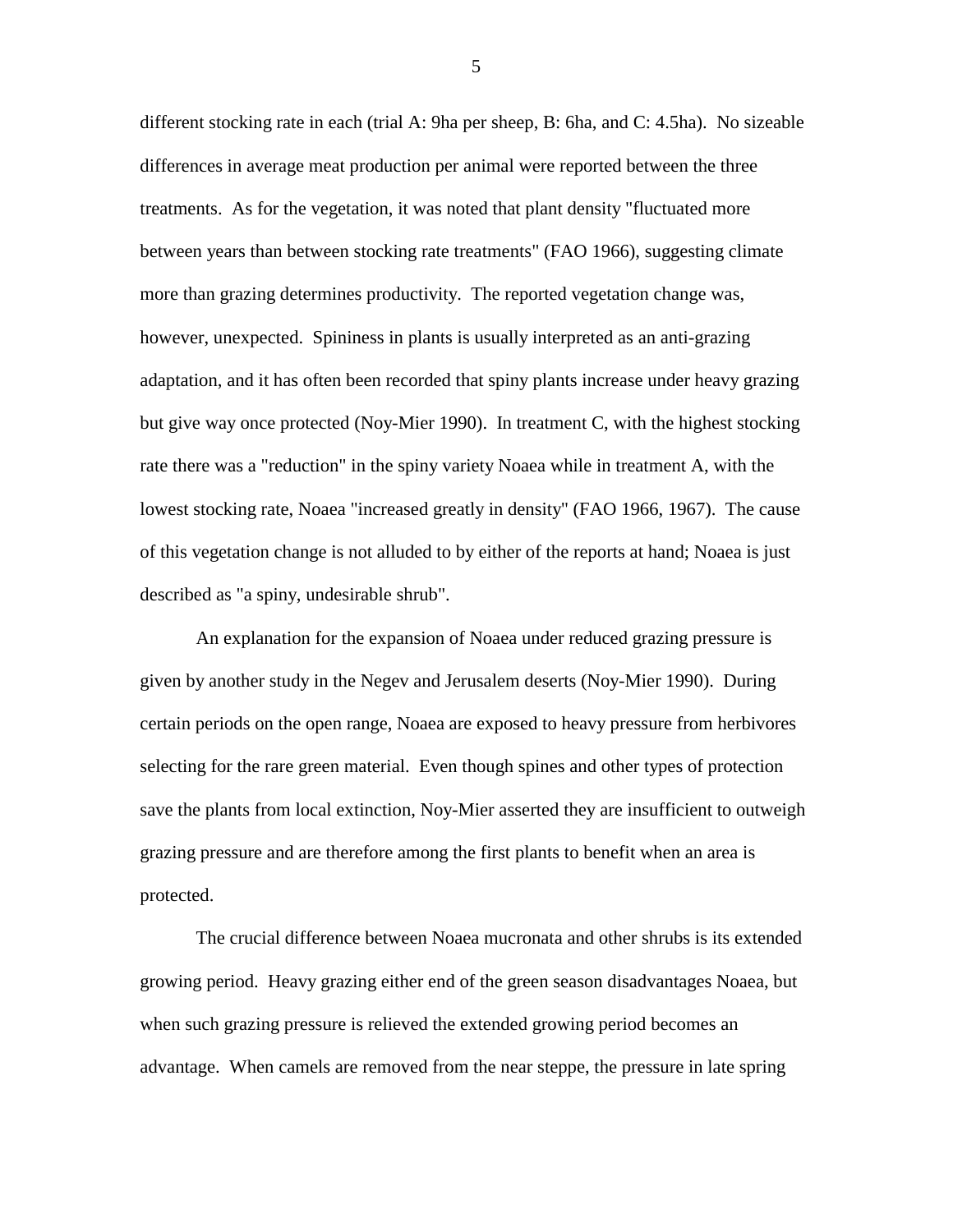and summer is largely removed. Also, whereas as recently as thirty years ago almost all herders wintering (November-February) on the near steppe sustained their flocks entirely from grazing<sup>6</sup>, today almost none do. Instead they feed their sheep on hand-feed generally imported from the settled areas<sup>7</sup>. Thus, rather than being due to overgrazing, the shift to Noaea mucronata is a result of changes in the composition of livestock grazing the steppe coupled with the adoption and widespread use of hand feed for winter—something encouraged by the state following the 1958-61 drought (Lewis 1987).

Conclusions like this bring into question the validity of the range succession model in arid environments. Whereas the model predicts that rainfall cycles combined with sustained grazing pressure will keep range vegetation in equilibrium, it is now thought that where droughts or other episodic events are a feature, population fluctuations hinder plants and herbivores from establishing closely linked interactions, and succession is abbreviated or non-existent (Behnke et al. 1993; Scoones 1994). This realization that equilibrium conditions are not met in many instances has led to the development of an alternative paradigm centered around two models: the non-equilibrium model, which deals with population dynamics in uncertain environments; and the state-and-transition model (Westoby, Walker and Noy-Mier 1989). In contrast to the linear succession model, it is argued that rangeland dynamics can be more accurately described by a set of discrete states of vegetation with discrete transitions between them, triggered by natural events, like floods, drought or fire, either alone or in combination with herbivore activity.

 $\overline{a}$ 

<sup>&</sup>lt;sup>6</sup> Van de Veen estimates that 58% of the Syrian sheep population, or 3.8 million head, resided in the steppe for winter grazing only shrubs, amongst them Noaea mucronata and Haloxylon articulatum (FAO 1967).  $<sup>7</sup>$  In an in-depth two-year study on animal diets of 129 herds frequenting the Aleppo steppe 98% of feed</sup> needs came from hand-feeding, the remainder from crop residues. No steppe grazing was reported during the winter months (Wachholtz 1996). Perversely, pressure is relieved on the steppe to the advantage of Noaea.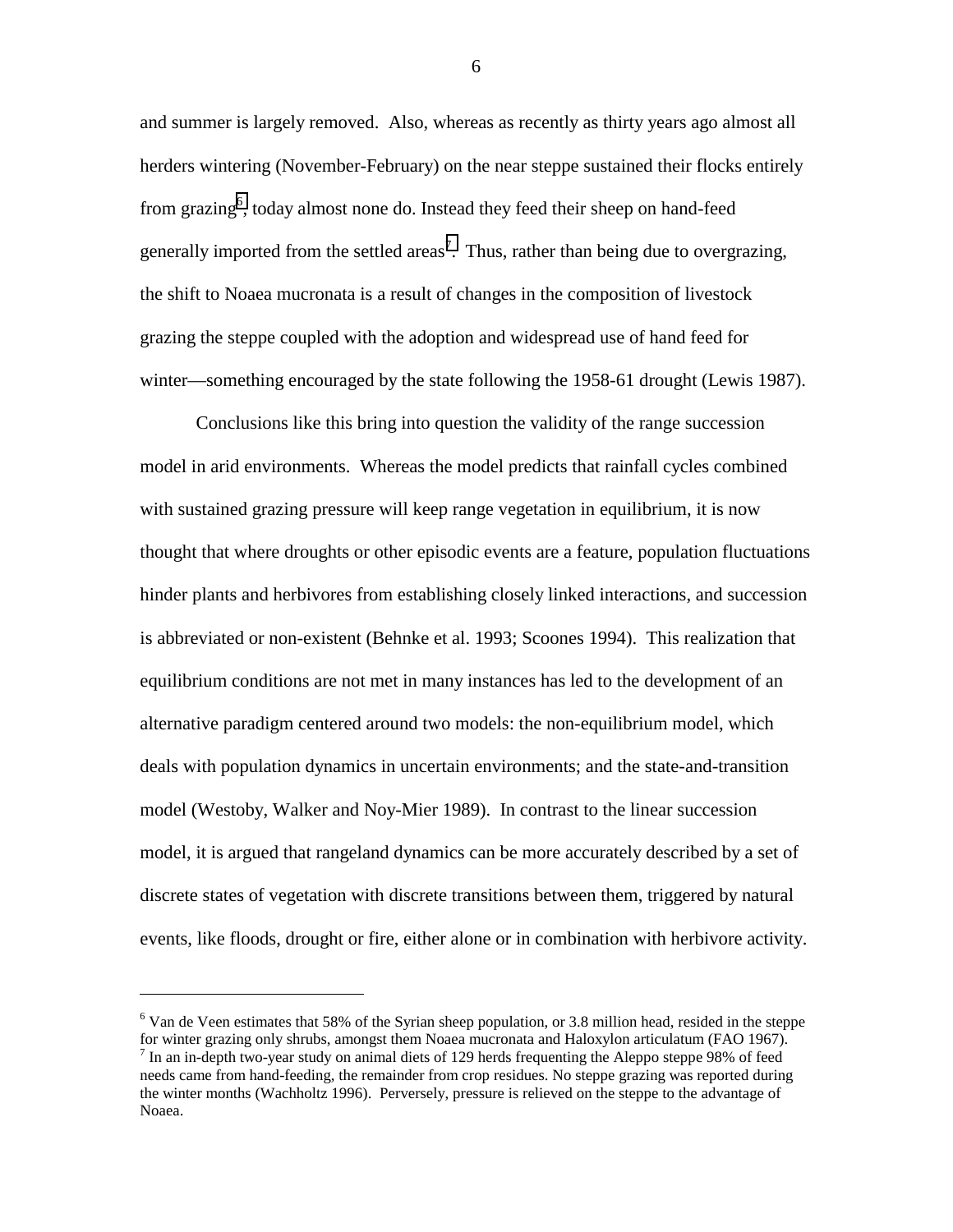Objectively apportioning responsibility for perceived or actual changes in steppe vegetation composition is therefore difficult. Grazing inevitably has an impact on shrub communities, but the nature of this impact is unclear, particularly when causes arise from a conjunction of other factors in addition to grazing. Indeed, some speculate that the landscape may in some sense be 'adapted' to grazing pressure. That is, either less resistant shrub species have been eliminated long ago or the species in these communities have adapted to grazing pressure. There is even some evidence to suggest that a certain amount of grazing pressure on arid rangelands maintains or even enhances floral species diversity (Olsvig-Whittaker et al. 1993; Perevolotsky 1995). In the case of the transition to Noaea mucronata, it seems likely that this was actually brought about by a reduction in grazing during critical times of the year.

Despite the lack of a clear consensus on the best model for predicting the extent and causes of rangeland degradation, the Syrian government, aided by international research and development institutions, has undertaken several measures to bring about a change in rangeland management for the stated purpose of improving environmental outcomes. Actions have reflected a persistent adherence to 'tragedy of the commons' and rangeland succession models. They span from centralizing the governance and enforcement of rangeland management to introducing new technologies designed to enhance the quantity and quality of rangeland vegetation. The following section will discuss shrub and plantation technologies that have been developed, extended, and often imposed on herders occupying the Syrian steppe. Despite more than 50 years of technological efforts, however, technology uptake has lagged far behind expectations. Subsequent sections elaborate on the institutional changes preceding and accompanying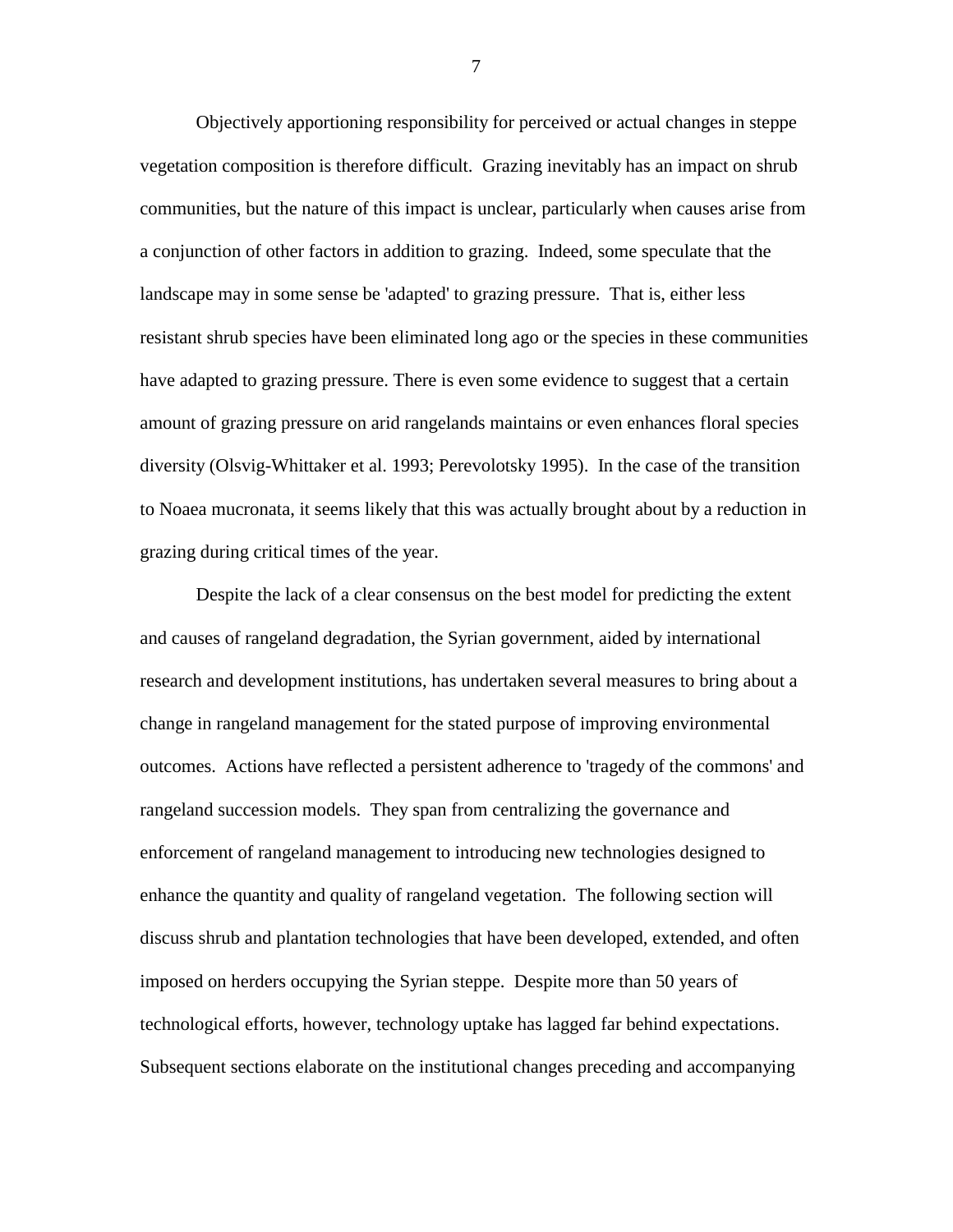<span id="page-13-0"></span>technical solutions that demonstrate the important role played by customary institutions in steppe management and shed light on the underlying reasons for the lack of adoption success.

#### **3. PERFORMANCE OF TECHNOLOGIES AIMED AT IMPROVING RANGELAND CONDITIONS**

#### ATRIPLEX SHRUB TECHNOLOGY

From its creation in 1961, the Steppe Directorate (SD) of the Syrian government was given responsibility for range management, range and pasture research, management and expansion of government wells, and organization of emergency feed during times of drought. With the assistance of the FAO, the SD embarked on a highly centralized range management initiative, setting the tenor for all future interventions. Part of this initiative included trials to identify rain-use efficient, edible plants to re-vegetate the steppe and act as a drought feed store. This was deemed necessary, for though the successional model predicted natural regeneration towards a climax community, climatic variability and the unpredictable recurrence of devastating droughts meant that natural regeneration could be a long time coming. Shrub planting would fill this temporal gap, check soil erosion and provide a source of animal feed during drought. The trials concluded in the late 1960s recommending Atriplex, a shrub species already favored by range managers elsewhere around the world, most notably Australia, South Africa and the United States (Houerou 1995).

Le Houerou, one of the most influential people involved in rangeland management and rehabilitation in the WANA region over the last thirty years, describes the planting of Atriplex species as "one of the most efficient ways to reclaim [arid lands],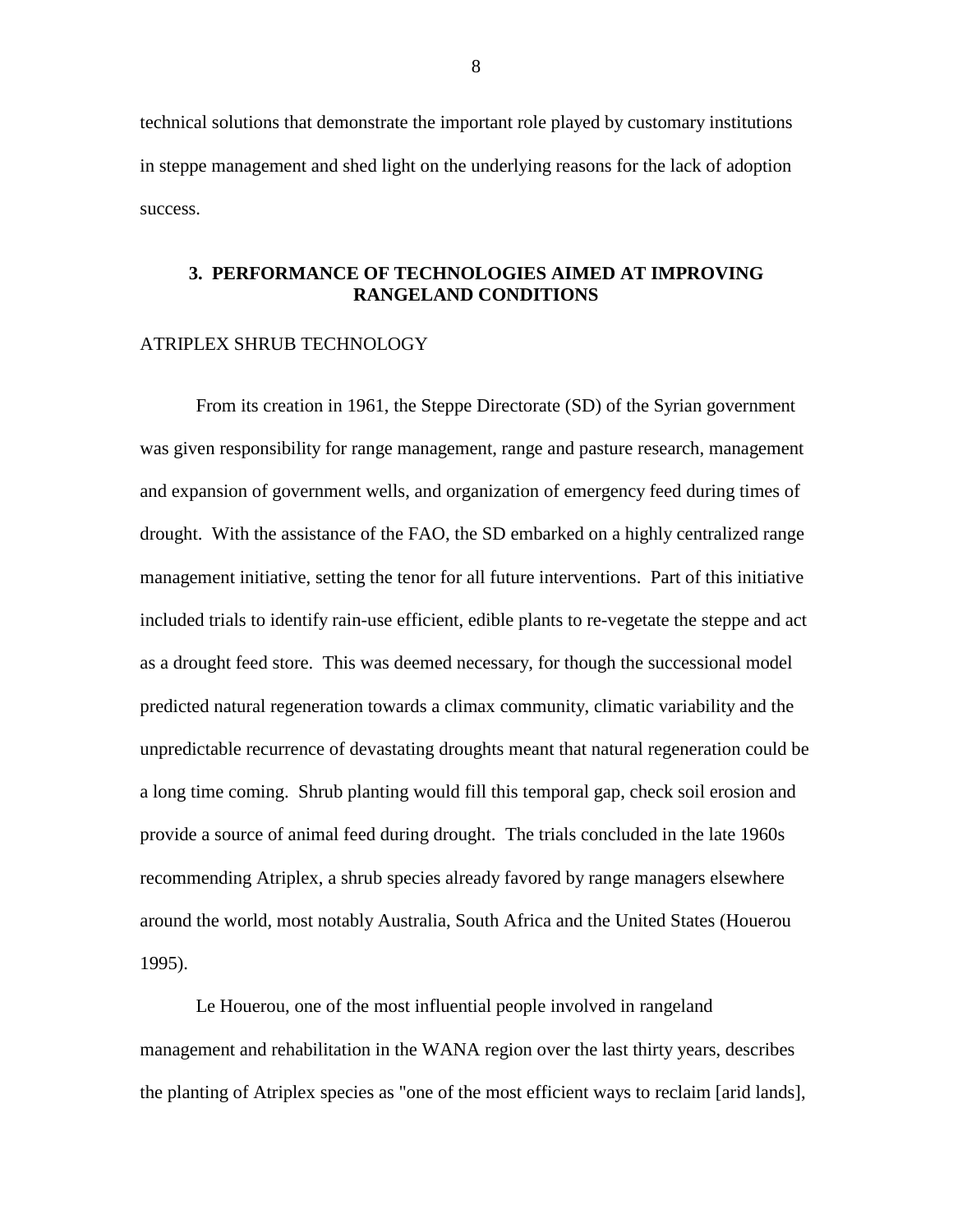if not the only one" (Le Houerou 1992). The shrubs can prevent wind and water erosion and are efficient users of water (McKell 1975). They could also serve as a feed reserve in years of drought. There are around 400 species of Atriplex in the world, most in midlatitude temperate, sub-tropical and Mediterranean zones. Though many Atriplex species exist in the Mediterranean region, their use in arid land stabilization and rehabilitation began with the introduction of the Australian variety Atriplex nummularia into Tunisia in the last years of the 19th century (McKell 1975). The introduction of this and other varieties from Australia continued after World War I in Tunisia and Morocco. By the 1950s, Atriplex was being recommended for steppe rehabilitation in FAO circles, and from the 1960s introductions took place throughout the WANA region and further afield. Although many trials of non-indigenous species showed limited promise, Omar Draz, FAO's chief advisor to the Syrian government on rangeland issues, conducted trials in 1968-69 with Atriplex nummularia that produced successful outcomes in an agricultural district of Aleppo (FAO 1974).

With the support of Draz and a wider scientific consensus for the technology, the Syrian authorities initiated programs to transfer Atriplex on the steppe. History of this intervention in Syria can conveniently be divided into two phases: 1) encouraging and later obliging agro-pastoralists to plant a part of their area with Atriplex; and then 2) the establishment of government-run fodder shrub plantations from 1987. The first phase envisaged that agro-pastoralists would forego barley cultivation over a portion of their licensed steppe area and plant Atriplex in its place. In hindsight poor adoption rates for Atriplex were a foregone conclusion. Barley is nutritious and palatable, while postharvest stubble can be used for grazing. During drought, it can be grazed in-situ. By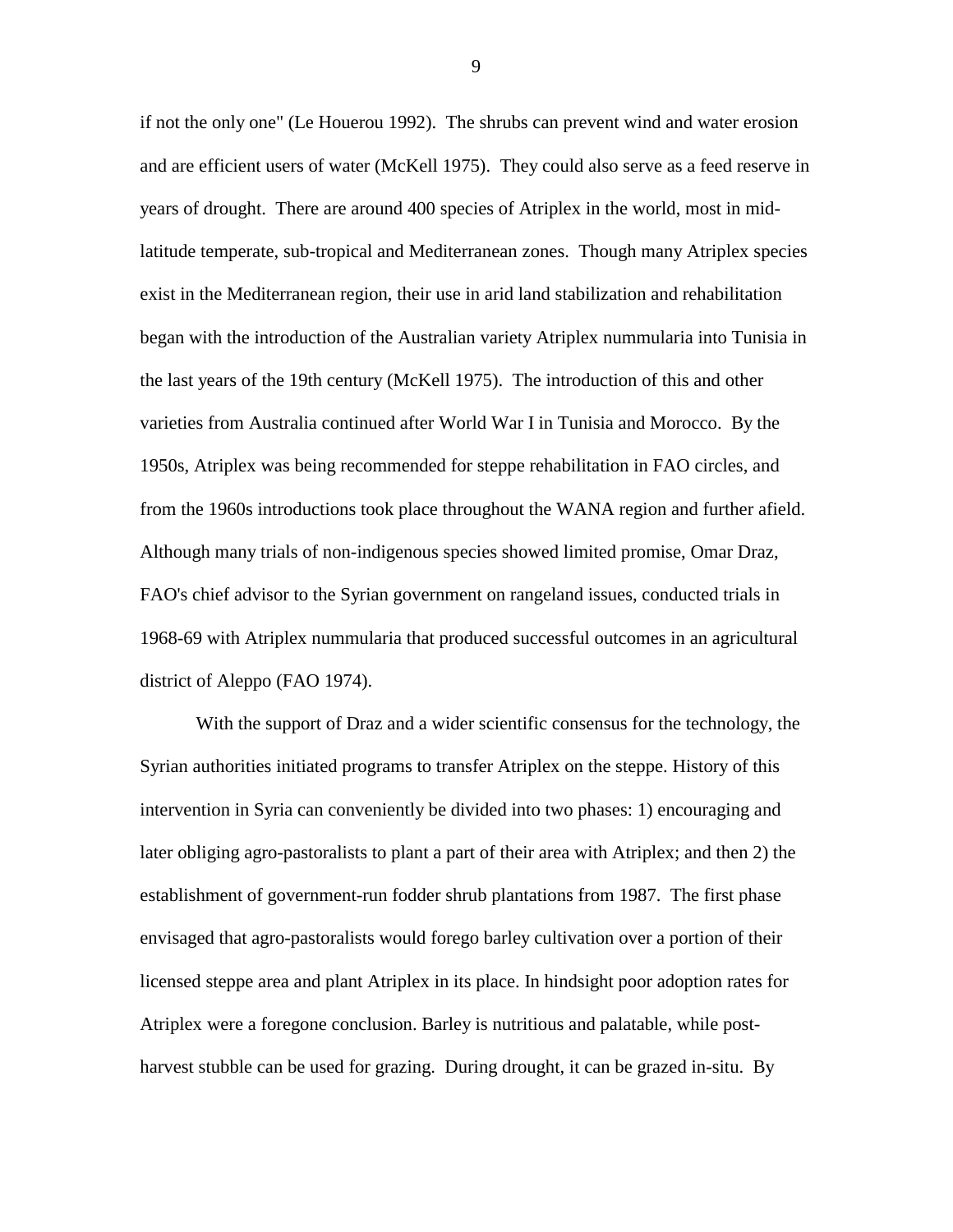contrast, it can take between three and five months for sheep grazing Atriplex to get used to consuming and digesting it. Oxalates in the plant are potentially toxic to some ruminant microorganisms and can form stones in the urinary tract (Goodchild  $\&$  Osman 1993). Furthermore, to compensate for the high salt content of the plant, the animal must drink between 6 and 12 liters of water day (depending on the heat of the day), twice the normal levels (Le Houerou 1992; Nordblom et al. 1995). Nor does Atriplex fit comfortably in the bedouin farming system. The "proper" time to harvest most Atriplex used in Syria is late summer and early autumn, a period when most sheep are grazing nutritious cotton residues in the settled areas (Wachholtz 1996). Not surprisingly, only a fraction of those cultivating in the steppe actually planted Atriplex, and of those all but a handful ensured their private plantation survived, the others—with the shrubs gone again cultivated barley (Leybourne et al. 1993).

#### THE PLANTATION APPROACH

The poor success of government initiatives to encourage or require private adoption of range technology led directly to the 'plantation concept'. Here, the government effectively privatizes an area of steppe with a trench, plants the enclosure with shrubs, and after a period of establishment permits range users restricted access under contract and on payment of a grazing fee. The idea is not unique to Syria. In the last two decades, 470,000 ha have been taken for plantations in Tunisia, 133,000 ha in Iran, 33,000 ha in Algeria, and there are many others (World Bank 1995). In Syria, the plantations have been at the heart of state intervention in the steppe since the late 1980s and by 2000 occupied 220,000 ha.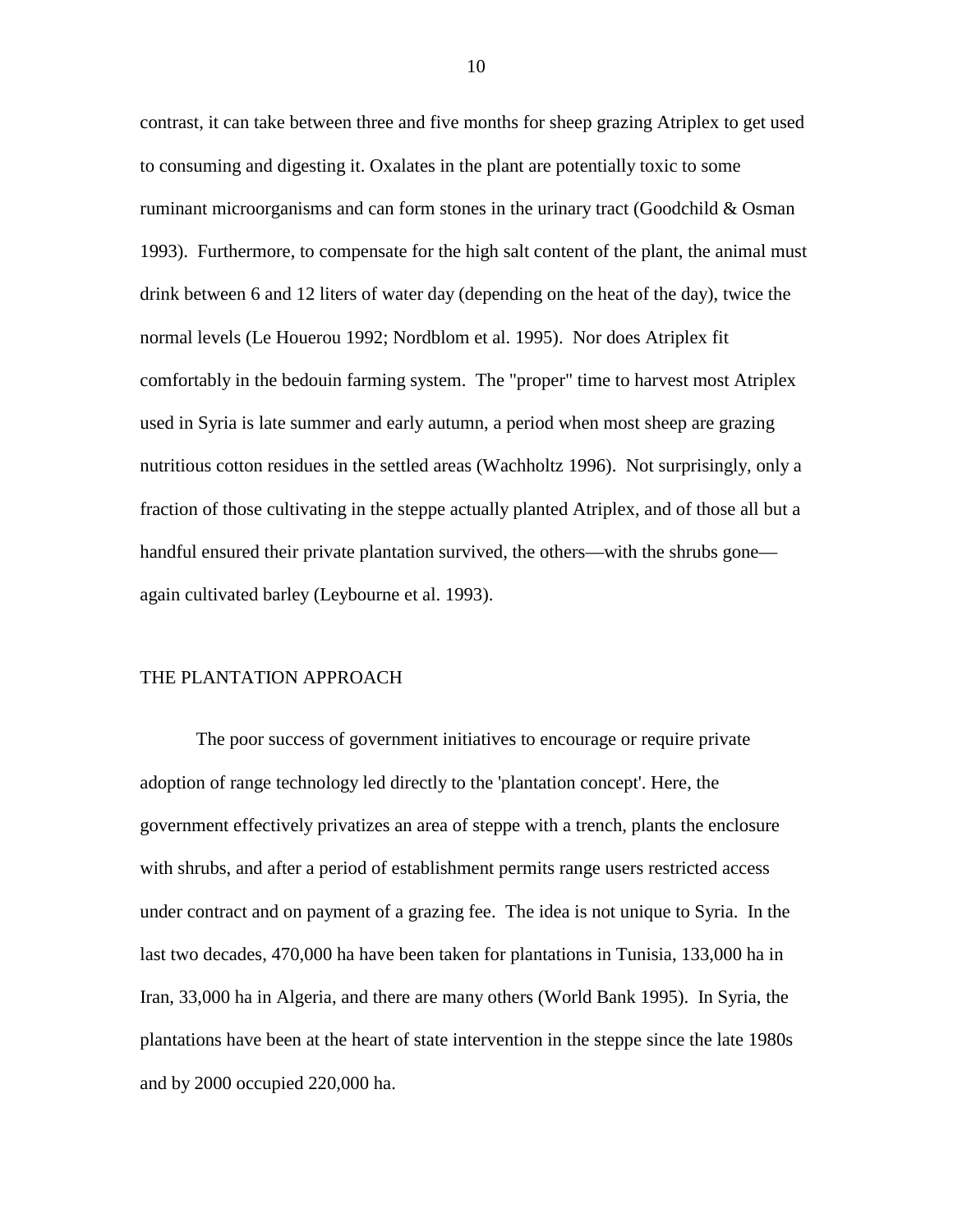The plantation concept came after a generation of frustrated state intervention in rangeland management and technology transfer. It represented a significant step against the tide of devolution in natural resource management elsewhere, and instead advocated centralization as a solution for sustainable development in arid regions. The actual presence on the steppe of the plantations, coupled with the fact the state had tilled and planted the land (i.e. invested), brought the formal legal system and state authorities into direct conflict with the customary land tenure system like never before.

Plantations are supposedly located where Steppe Directorate (SD) officials judge the steppe to be degraded. Only private steppe land (approximately 2%) cannot be included within a plantation; otherwise all other land (including cultivated fields and cooperative pastures) is technically state land, and can therefore be appropriated, despite the fact that customary institutions have governed land tenure for centuries. Once the site and size are determined, a committee is appointed within the Ministry of Agricultural and Agrarian Reform (MAAR), to produce a technical and economic feasibility study for the proposed plantation<sup>8</sup>. Socio-economic or environmental impact assessments are not regularly carried out. If the committee gives the go ahead, MAAR provides financial support for plantation establishment.

After a period of shrub establishment, averaging five years, the plantations are opened under contract for use during restricted periods, generally a couple months each in the winter and spring. Enforcement of plantation rules is the prime responsibility of the Steppe Directorate but the rules themselves are decided on at the provincial level by

 $\overline{a}$ 

 $8$  The committee is composed of an agricultural economist, a geologist, and representatives from the provincial departments of the MAAR and the Steppe Directorate.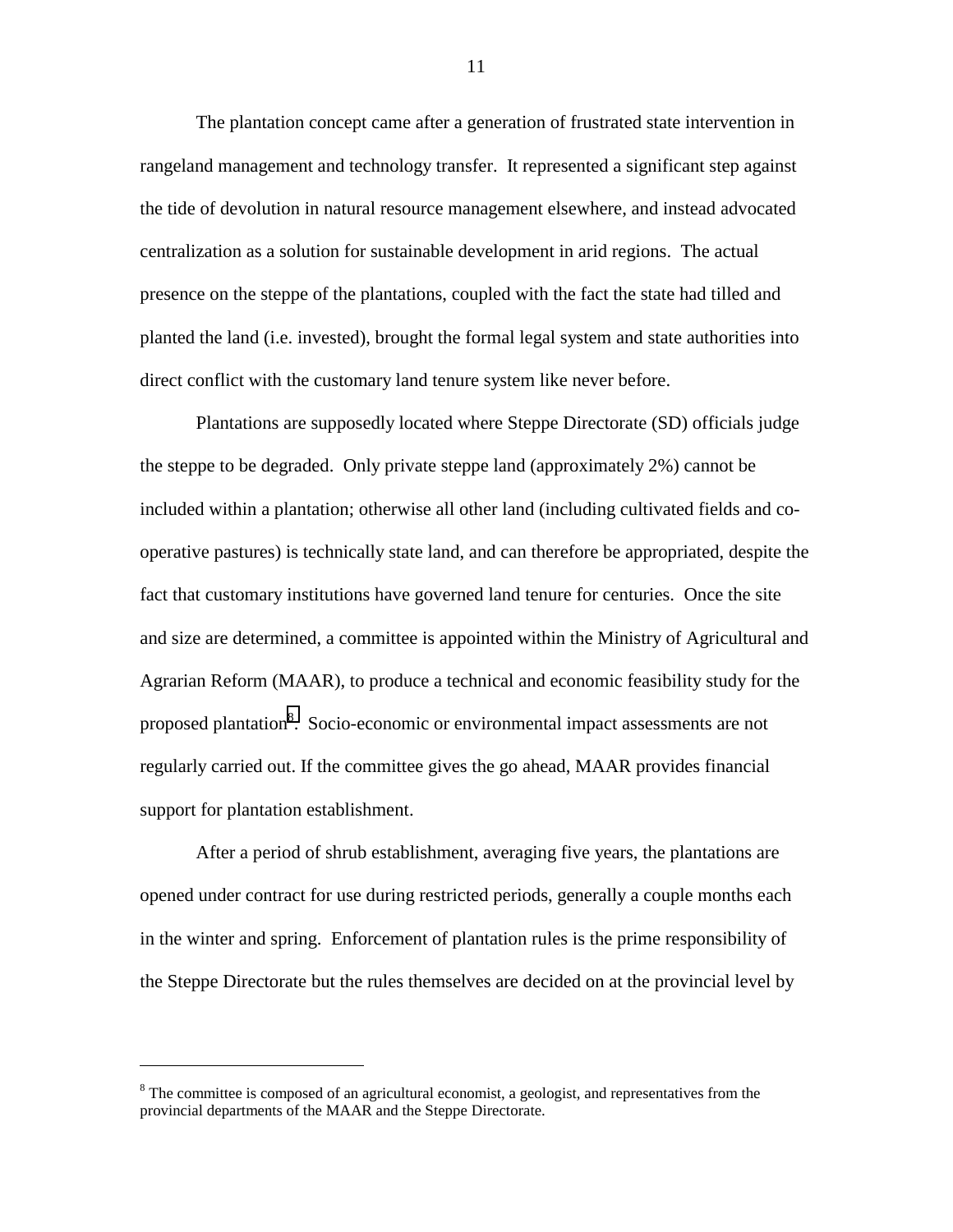the Agricultural Council<sup>9</sup> and hence vary. However, the following rules are broadly applicable. The carrying capacity of all the plantations was set at three head-of-sheep per hectare in 1995, and has not changed since. In line with the succession model of plant ecology, if the SD officials feel that grazing is insufficient in a particular season, access to the plantations is delayed, truncated, or denied completely. Firewood collection camping, milking and watering are prohibited in the plantations during leasing. A deposit on the contract is also required in some provinces, including Aleppo, and where this is the case each contract is clearly designated an allotted area. The cost to a herder for a spring contract is harmonized across the country, at 125 Syrian Lira (SL) (\$2.25) per hectare per month.

On the frontline of plantation rule enforcement are year-round resident guards. Those caught trespassing in Aleppo province are fined 5,000 SL, the equivalent of around \$100 or the price of a two-year old ewe. The official number of trespassers prosecuted in the country since the plantations were first opened in 1995 is estimated around a thousand, the vast majority of them reportedly at two plantations in the Aleppo steppe<sup>10</sup>.

 $\overline{a}$ 

<sup>&</sup>lt;sup>9</sup> The Agricultural Council is chaired by the provincial governor and includes provincial heads for Agriculture, Finance, the Ba`th Party, and the Peasants' Union.

 $10$  Conversation with staff at Steppe Directorate Head Quarters, Palmyra: 4th July 1999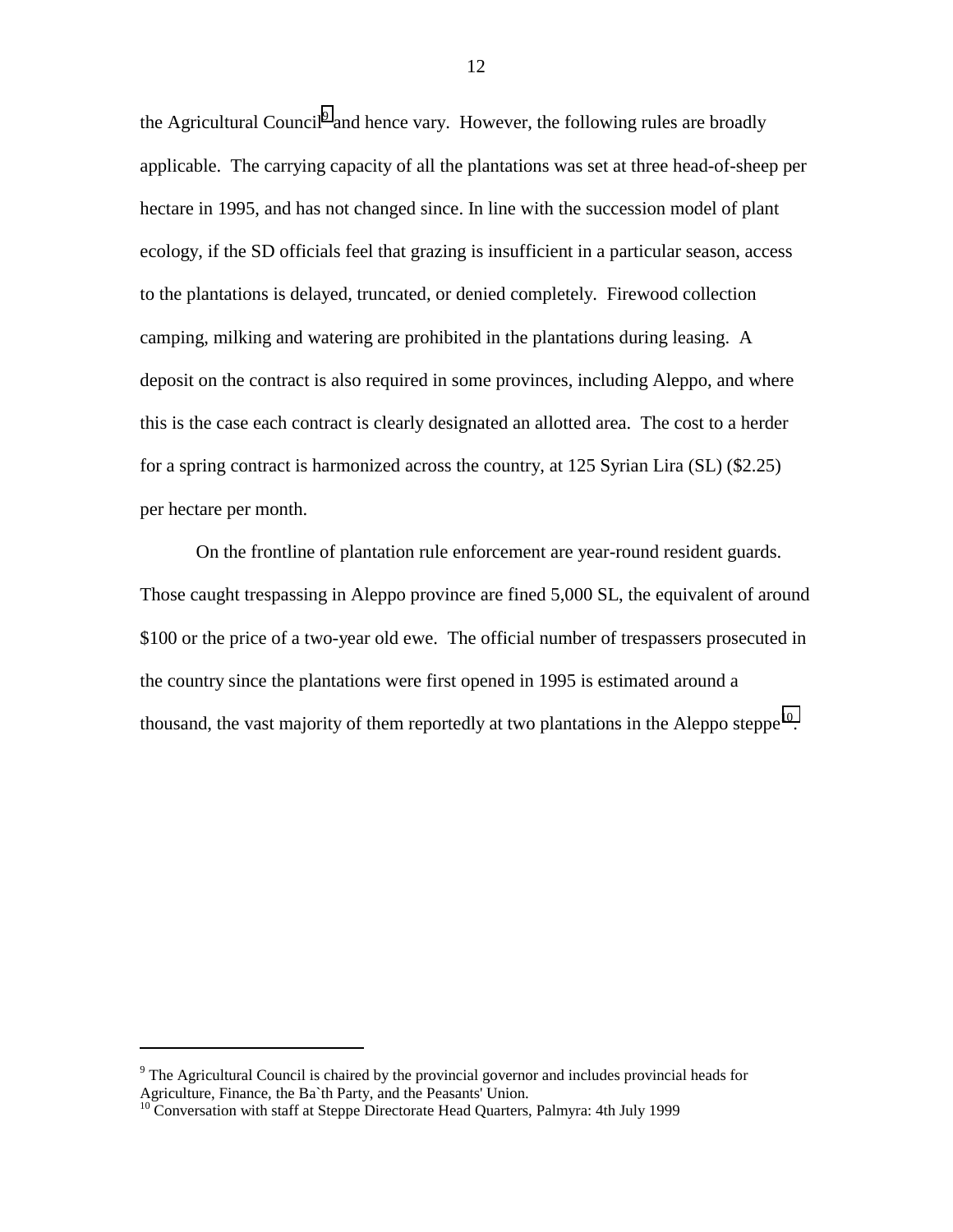## TECHNOLOGICAL OUTCOMES, RANGELAND MANAGEMENT AND INSTITUTIONS

Syrian authorities have sought to transfer shrub technology to the steppe through a variety of institutional arrangements, all of which have discounted customary land tenure and property rights. The underlying premise for the state approach is rooted in the 'tragedy of the commons' model of pastoral society, which hinges on the assumption of non co-operating herders and eventual degradation.

While many researchers and rangeland scientists implicate government policy itself for the decline of customary systems, a pervasive perception is that the system is unable to adapt to changing socio-economic conditions (FAO 1967; World Bank 1995; Ngaido 1997).

Customary systems in Syria, as elsewhere, have been perceived as being unable to regulate pasture use in the face of pressures from increasing human and animal populations, and a diminishing range area. Some have felt that the organizational and institutional basis on which the customary system relies is in a process of irreversible decline as an inevitable consequence of modernization (UN 1955; Abu Jaber 1966). That is, tribes weaken as they become superfluous in the presence of a maturing and ubiquitous judiciary and civil administration system.

Research on customary control and access systems in Syria is noticeable for its absence. The tribes have been identified as the cause of degradation by a process of deductive reasoning from ecology and political science theories, and re-enforced by ambivalent attitudes held by policymakers towards migratory groups. Herders' resistance to adoption of technologies and institutions imposed by government authorities is not well understood, and often attributed to irrational behavior. However, a more accurate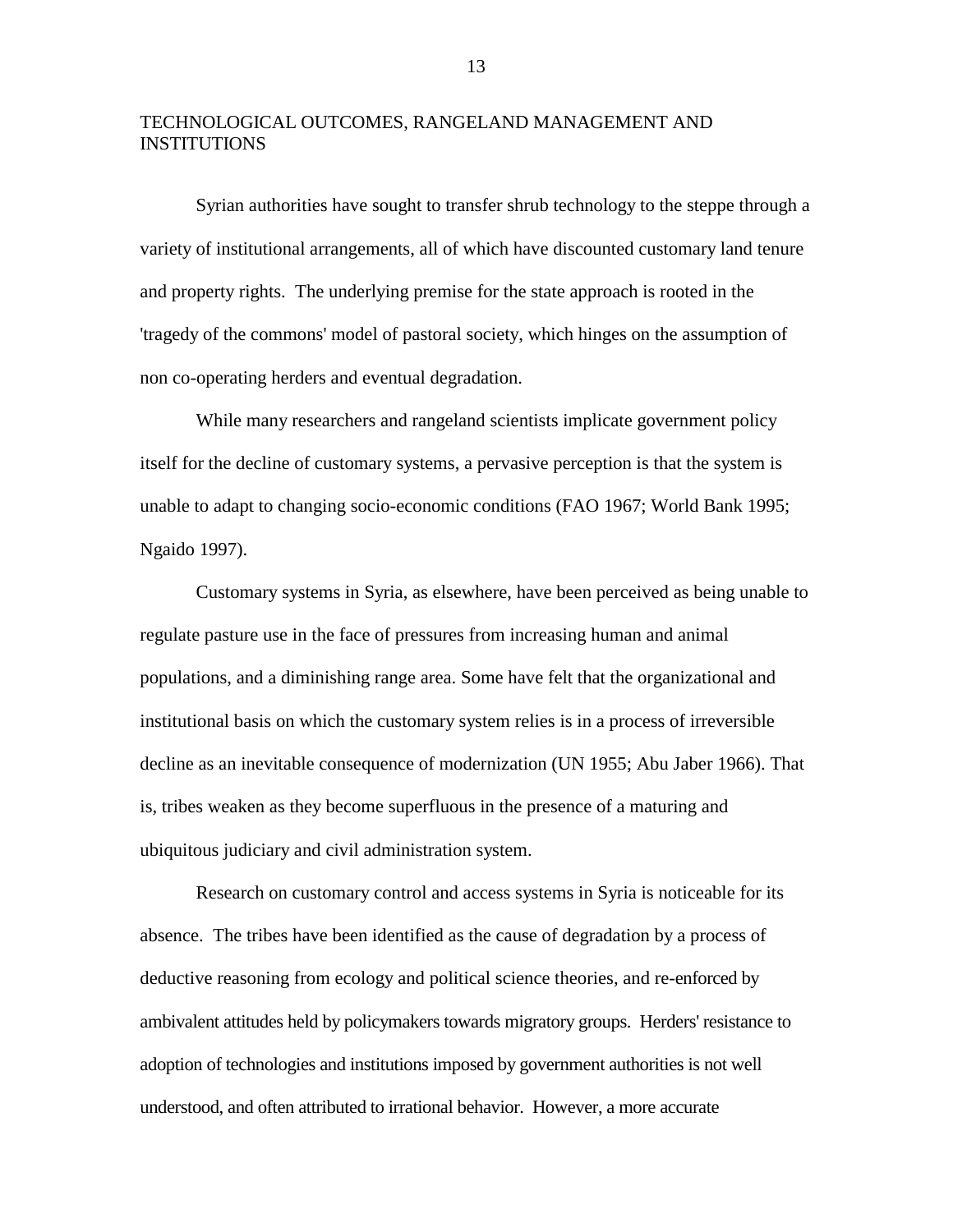<span id="page-19-0"></span>understanding of the institutions governing rangeland management and the incentives underlying adoption behavior necessitates a detailed appreciation of the customary system, state centralization, capitalist penetration and the evolution of these institutions in Syria during the 20th century.

#### **4. PROPERTY RIGHTS IN SYRIA: AN HISTORICAL OVERVIEW**

Modern-day Syria is a relatively new phenomenon. It was originally carved out of two Ottoman Provinces after World War I and placed under French Mandatory rule before the country won its independence in 1944. A judicial-political division, called the 'steppe line', was inherited by the French and subsequently by the nationalists. It was first defined in state law in 1870 by a centralizing Ottoman government wanting to encapsulate and subject the moving camel and sheep rearing tribes of the desert interior. Within the steppe line, the state recognized the authority of customary law and courts in regulating the activities of tribal society, including land tenure issues. What amounted to a "state within a state" remained ostensibly unchanged following independence, but it was an obvious anathema to a fledgling nation, and within fourteen years customary law and tribes were formally abolished, and the steppe areas nationalized. This was of historic importance for it was the last legislation to deal specifically with the tribes and marked the final act in the long struggle by central governments to eliminate the tribes and *shaykhs* as rivals to their own power and jurisdiction.

Key to understanding property rights in Syria is the concept of legal pluralism. For a long time the formal legal system of the state, the *qanun*, co-existed with tribal customary law, `*urf*. Whereas the *qanun* is by definition written, the `urf is largely unwritten. Often the *qanun* has confirmed existing local custom, as custom is recognized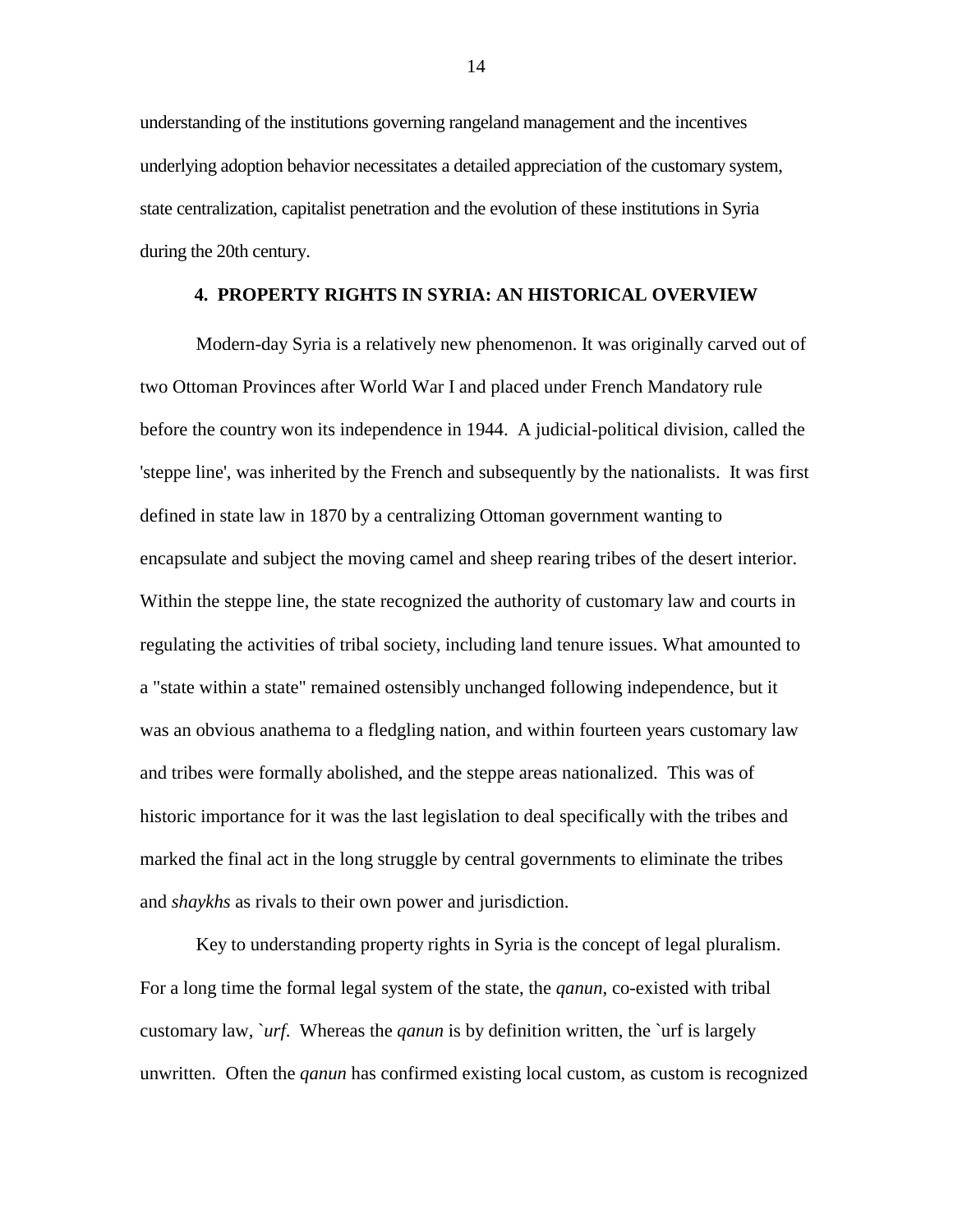as one of the sources of Islamic law, *shari`a*, itself a pillar of the *qanun* (Heyd 1973). The moving tribes were rarely subject to *qanun* prior to 1958. Amongst them customary law prevailed in all matters including marriage, divorce, homicide and property rights. These tribal legal institutions have been described as "remarkable for their sophistication, and a central feature of the culture" (Stewart 1995).

The question of property rights in the steppe area was not of much concern to the authorities prior to the 1940s. Historically, the government's principal interest in rural property rights has been in regulating and taxing cultivation. The authority of the state has broadly correlated with the extent of cultivation, and both have waxed and waned at various times in history. Cultivation's most recent expansion began in the 1840s with impetus from world trade and later a growing domestic human population. For a century this expansion was mostly accommodated within the steppe line, particularly south of Aleppo City and the Euphrates River. Rising international and local demands were also encouraging expansion of sheep numbers in the steppe. These two forces of expanding cultivation and growing sheep numbers converged along the margins of the steppe in the early 1940s, raising land scarcity and precipitating dramatic developments in both the statutory and customary land tenure systems.

#### THE STATUTORY TENURE SYSTEM

In Islamic law and prevalent in Syria until the 1950s, the uncultivated steppe was categorized *mawat*, or dead land. On *mawat* land no taxes were claimed by the state and all persons could "cut for fuel and for building—or collect herbage—without anyone being able to prevent him" (Ottoman Land Code 1858). As for cultivation, Sunni jurists considered vivification of *mawat* land as desirable and an activity that should be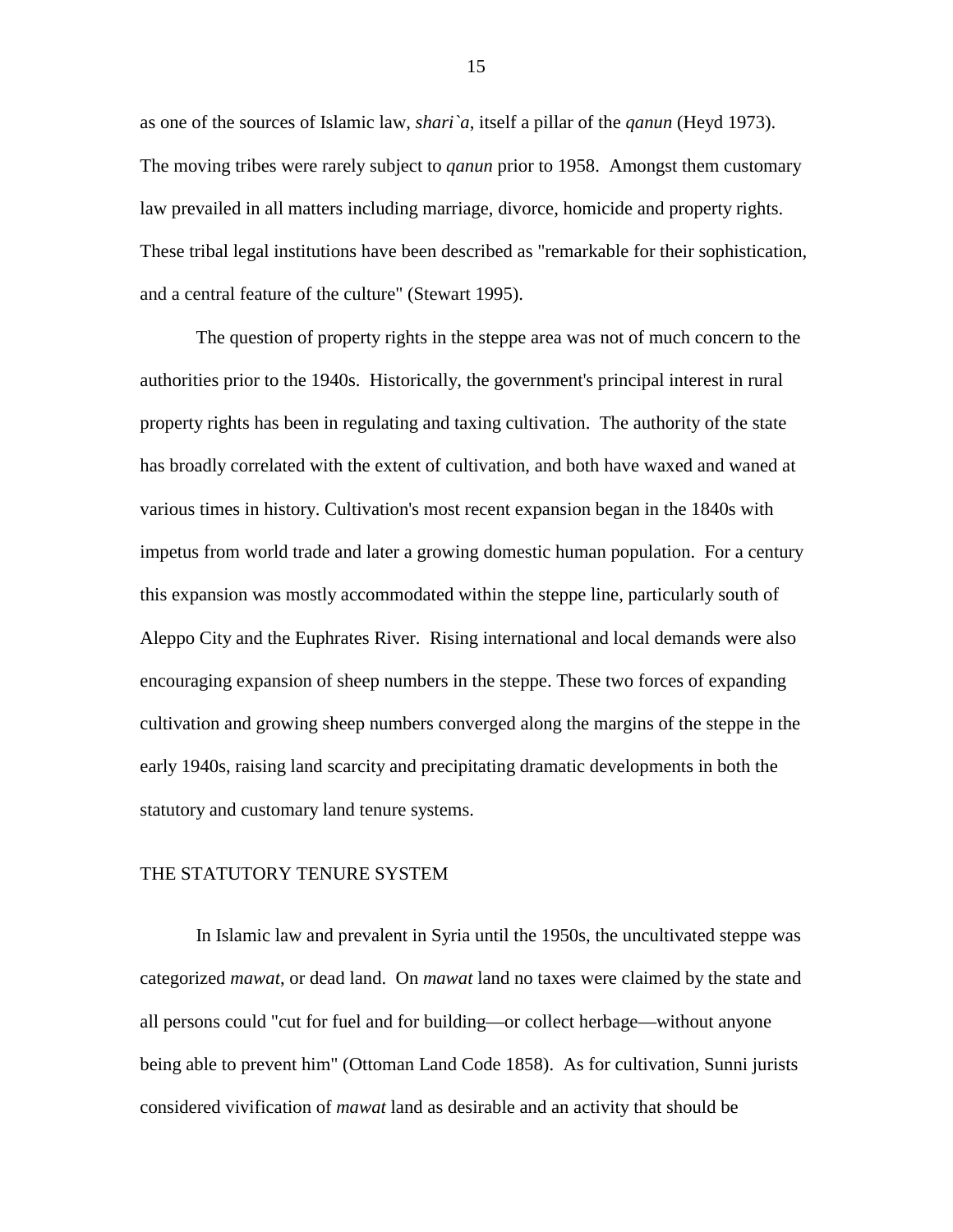encouraged (Maktari 1971), although the state retained the right to demand consent prior to cultivation in lieu of a fee. This said, such consent was largely academic in the steppe prior to state expansion in the late 19th century and was never fully enforced thereafter. Prescriptive rights and the ancient category of *mawat* were eventually abolished in the first years of independence (1952), and all such land was re-classed as state land (*amlak dawlah*). *Mawat* was seen as a legitimization of open access and the destructive habits that this in principal engenders amongst resource users.

Nationalization not only underscored the authority of the state to regulate land use but also provided the state a tool with which to further reduce tribal power. The law, however, failed to make a material impact until 1958 when the sway of customary law among the tribes was officially abolished and a government more bent on state-led steppe development, the Socialist Ba`th Party, came to power in 1963. They originally espoused "pragmatism and evolutionism within the national framework" (Abu Jaber 1966) and advocated the dispersal and sedentarization of moving tribes in order that individual loyalty could be redirected toward national goals. The Ba'thist constitution states:

Nomadism is a primitive social state. It decreases the national output and makes an important part of the nation a paralyzed member and an obstacle to its development and progress. The party struggles for the sedentarization of nomads by the grants of land to them [and] for the abolition of tribal custom (Art.43)

The abolition of tribal rights coincided with the start of a severe drought (1958- 1961) that destroyed herds on an unprecedented scale. According to official estimates, 80% of the camel population was killed while the sheep population dropped from 6 million in 1957 to 3.5 million in 1961 (FAO 1967). The single most important government response to the drought was the establishment of the Steppe Directorate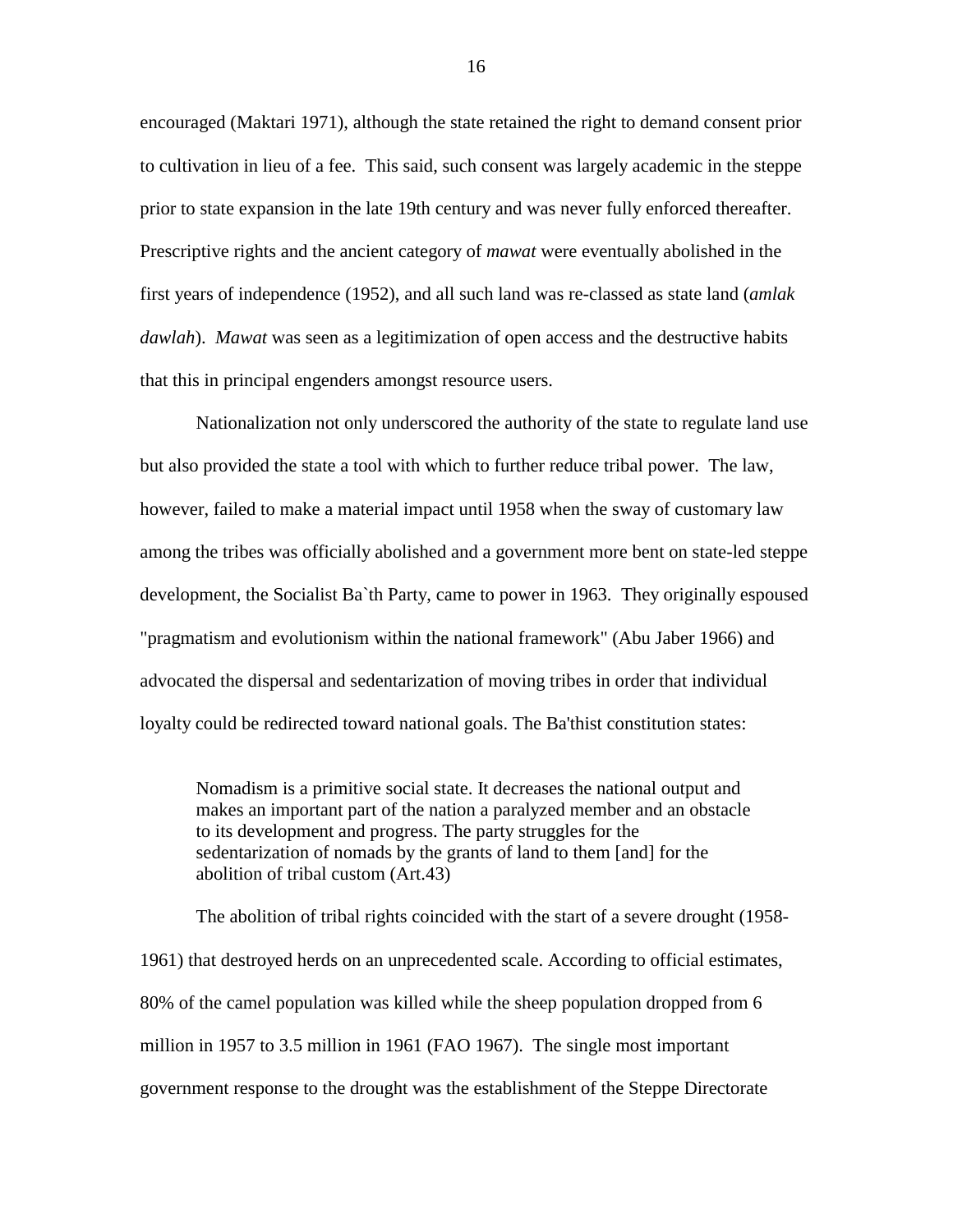within the MAAR to take on range management and alleviate the impact of future droughts. With virgin cultivable land in the country now thought to be exhausted, considerable state resources were redirected to steppe management and animal husbandry in the hopes of stabilizing and expanding meat production. FAO had charged that overgrazing, absence of grazing control mechanisms, expansion of cultivation, and the uprooting of shrubs had together "resulted in the grazing capacity of the steppe being seriously depleted" (FAO 1973). These factors, along with the current breeding system and the region's susceptibility to drought, were implicated in adversely affecting the nation's terms of trade and balance of payments, since livestock meat and grains tended to be exported at low prices and imported at high prices.

With the guiding principles of import substitution and food security through selfsufficiency, the authorities devised a four-point plan for steppe development with assistance from the FAO, the impact of which continues to be felt today. It proposed to regenerate the steppe through controlled grazing, increase local production of forage, create feed supplies to meet emergencies caused by drought, and improve sheep fattening. Their target was 11 million sheep by 1985, which would contribute to a desired increase in per capita meat consumption and at the same time continue the valuable export trade for which there was a large demand in neighboring countries (FAO 1967). To fulfill these ambitious objectives, the Steppe Directorate initiated research in shrub technology for range rehabilitation and initiated in 1968 a rotational grazing scheme within a co-operative model termed Hema to supplant the tribal system. Showing little resemblance to a perceived indigenous mechanism of controlled grazing that inspired it, the stringency of Hema cooperative rules, the corruption of cooperative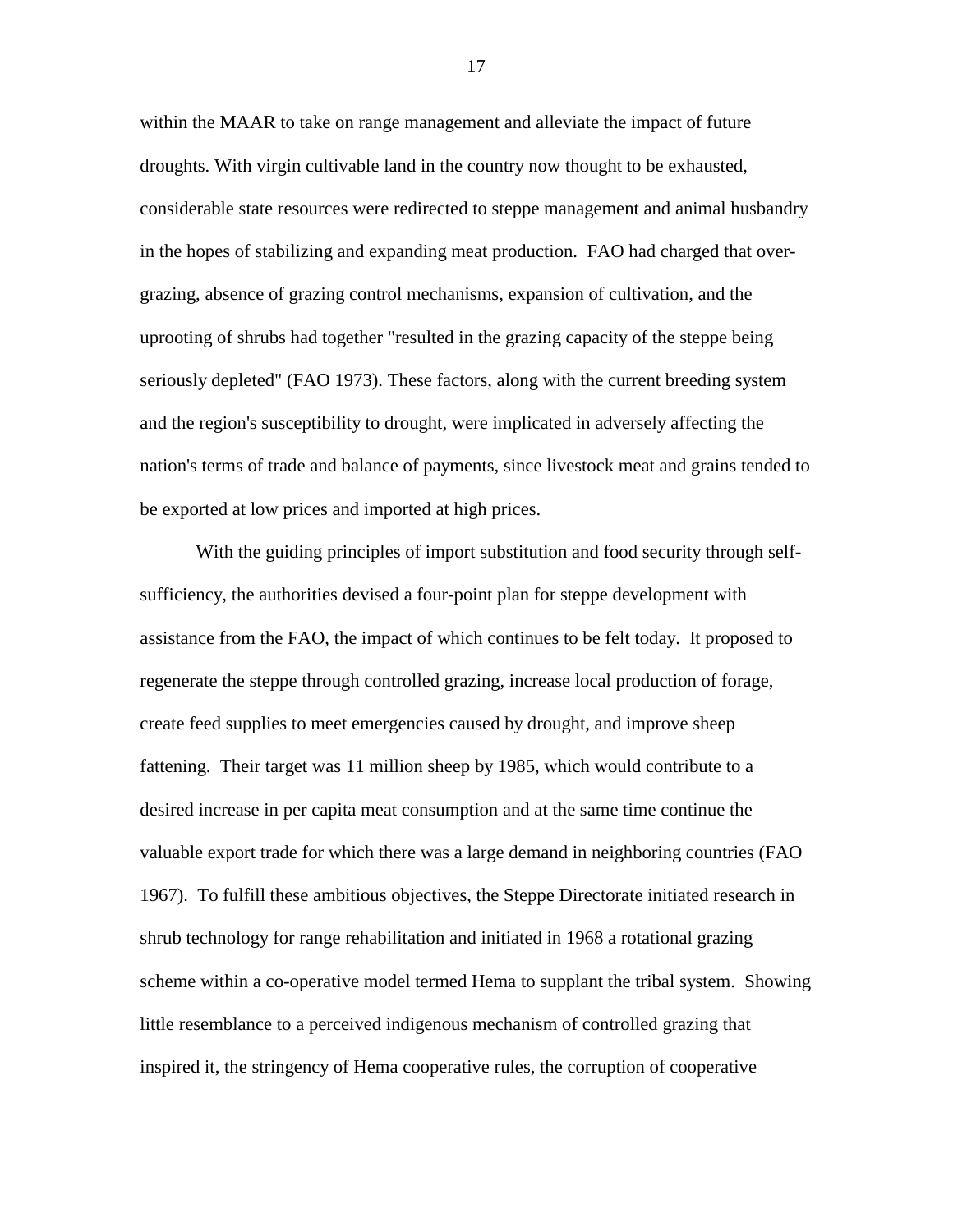structures for political ends, and the government's inability to supply credible grazing management institutions and structures undermined the cooperative approach.

#### THE CUSTOMARY TENURE SYSTEM

The prevailing assumption of the inadequacy of the tribal system to manage steppe resources supposedly stems from the failure of the tribes to either evolve their institutions to adapt to changing socio-economic conditions or to resist suppression by a nationalist state. Evidence uncovered from examining the case of tribes and land tenure in the northern region of the Syrian steppe reveals an alternative history for the customary system. Indeed, there is clear indication of an evolving, resilient customary system here, one that has not only endured repression by the state but has obliged government authorities to resume a positive and active role in its institutions.

All Arab tribal individuals belong to a particular tribe, which imparts an authenticity of descent and a quality of honor that sets them apart from non-tribal society (Dresch 1993; Hourani 1991). Individual families form larger groups, called *`quam* (*sing. qom*), the fundamental organizing units within a tribe. A collection of `quam forms a maximal lineage or clan, called *fakhdh*. Families within a clan rely on group collective action and commonly hold water and pastures together (Wilkinson 1983). Generally, a council of elders guides the clan, and in many instances there is a well-respected individual amongst them, a *mukhtar* or *wajih*, who can speak for the group as a whole. A tribe is much larger, often comprising several villages or herding groups. Common to many tribes and clans is the ethno-political ideology of patrilineal descent or shared ancestry. The language of common descent does not necessarily reflect fact but is better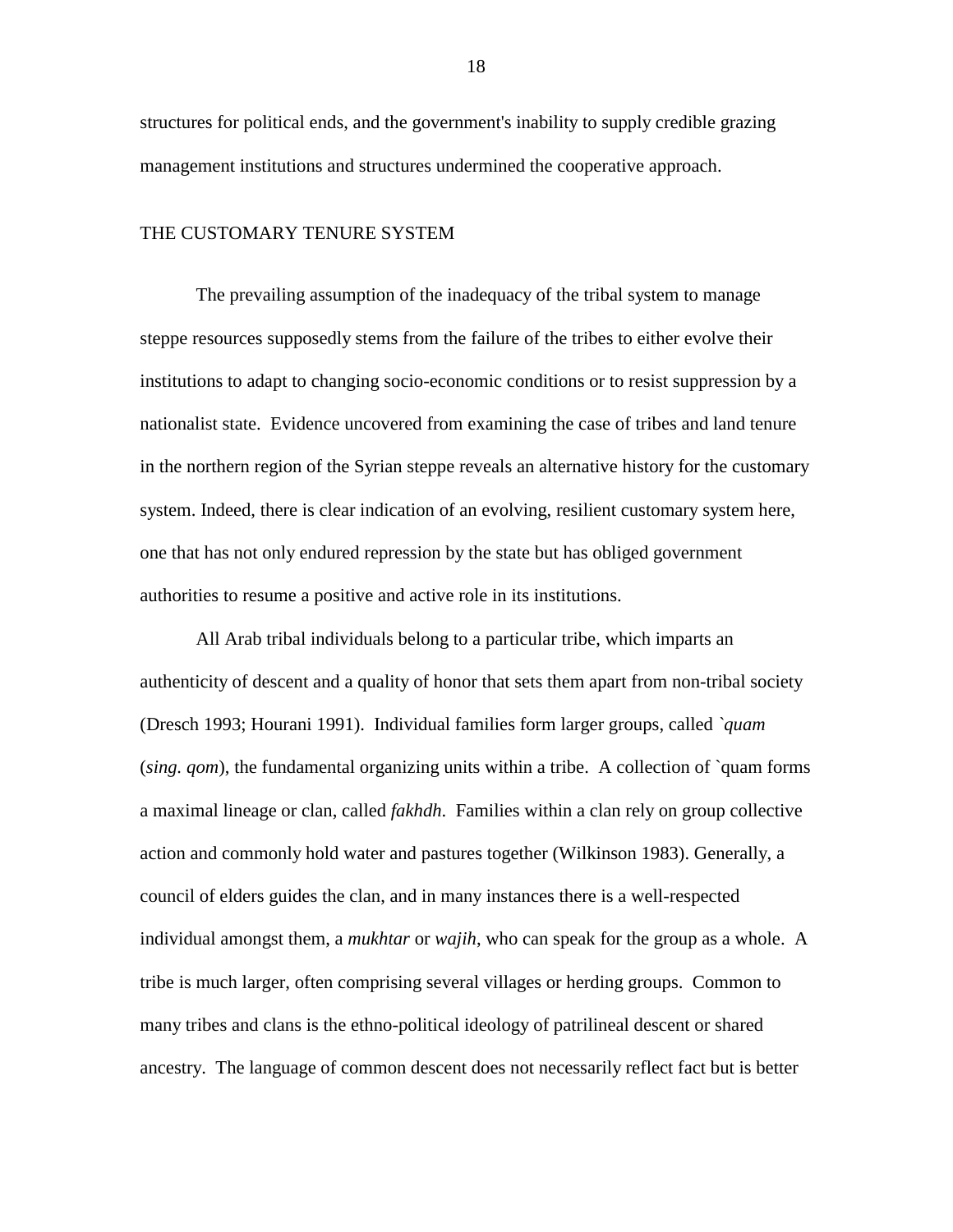understood as a metaphor for signifying notions of closeness (LaBianca 1990). In the wider region, most tribes also have had long histories of a specific territorial identity<sup>11</sup>.

Tribal society has a wealth of social capital: the social relations and norms embedded in the structures of their society that regulate interactions. Things do change over time, but given that individuals involved in any of these social structures will engage in repeated interactions, each relationship is guided by expectations of predictable behavior, leading to trust and reciprocity. Such trust underpins the customary land tenure system and its flexibility. The fact that the state has had to take overt actions to break up customary systems and as yet remains unable to do away with them attests to the strength and utility of these social capital networks.

A group associated with a territory holds the exclusive right to invest in land, such as digging a well, building a house, or cultivating a field. They also hold the right to graze and exclude others, but given the nature of an arid environment and the size of any one territory, herders inevitably need to maintain flexible, reciprocal arrangements with other groups to maintain mobility. Hence, social capital is a critical ingredient upholding such arrangements and assuring mutual compliance. Events that transpired at the turn of the 20th century in the Aleppo steppe illustrate the important role played by such adaptive customary institutions in the face of resource competition.

Before the arrival of trucks, the broad region in which a tribe migrated throughout the year was (and sometimes still is) known as the *dirah*. It represented a functional area of habitual use composed of water holes and associated pastures to which the group held rights. In drought years when parts or all of a *dirah* were affected, families, groups or

 $\overline{a}$ 

 $11$  In Sinai, Stewart (1986); In Yemen, Dresch (1993); Hourani (1991).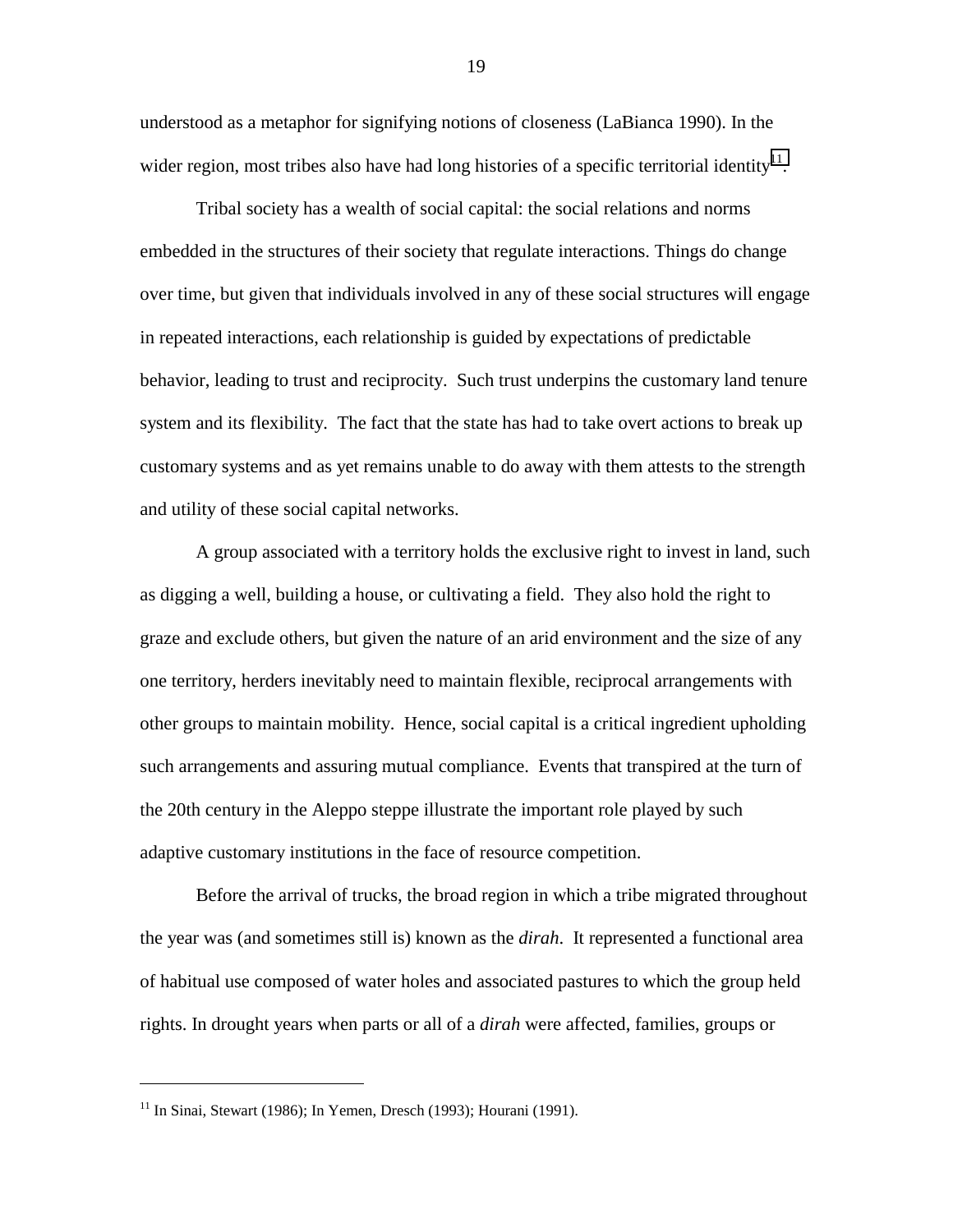larger parts of a tribe sought water and pastures through social networks in the *dirah* of other tribes.

At the turn of the 20th century the Aleppo steppe was dominated by two neighboring sheep herding tribes, the Hadidiyin and the Mawali, and a powerful camelherding tribe called the Sba`ah. The size of the *dirah* depended on the herding animal, with camels-herders having substantially larger *dirah* and venturing deeper into the desert then their brethren, the sheep and goat herders. These latter herders were restricted by the water dependency of their animals to the desert fringes where water sources were more frequent and plentiful. The Sba`ah spent their winter and early spring around wells of Wadi Hauran and its environs in modern-day western Iraq, 500 km southeast of the Aleppo steppe line. In spring the Sba`ah migrated to the Aleppo steppe were they stayed the summer occupying water points and pastures just vacated by the sheep herding tribes, the Hadidiyin and the Mawali. There, they traded with the settled areas, and grazed their animals on steppe shrubs largely unpalatable to sheep. This complementary and nonexclusive use of water and pastures between the sheep and camel rearing tribes has an ancient history in the region, with rights to waters and pastures in the near steppe and the time windows on seasonal movement acknowledged in a written tribal treaty signed in the last years of the Ottoman Empire (1907-1918) (Zakrya 1947).

This agreement lasted until the 1940s. In the meantime, cultivation in Syria trebled to 2.1 million ha, sheep numbers also trebled to 3.4 million head, while camels started to give way to tractors and trucks (Issawi 1951; Widmer 1936). Sba`ah households were adapting to the changing demands in the market place. Whereas they owned no sheep in 1920 they reportedly held some 80,000 ten years later (H.C.R.F.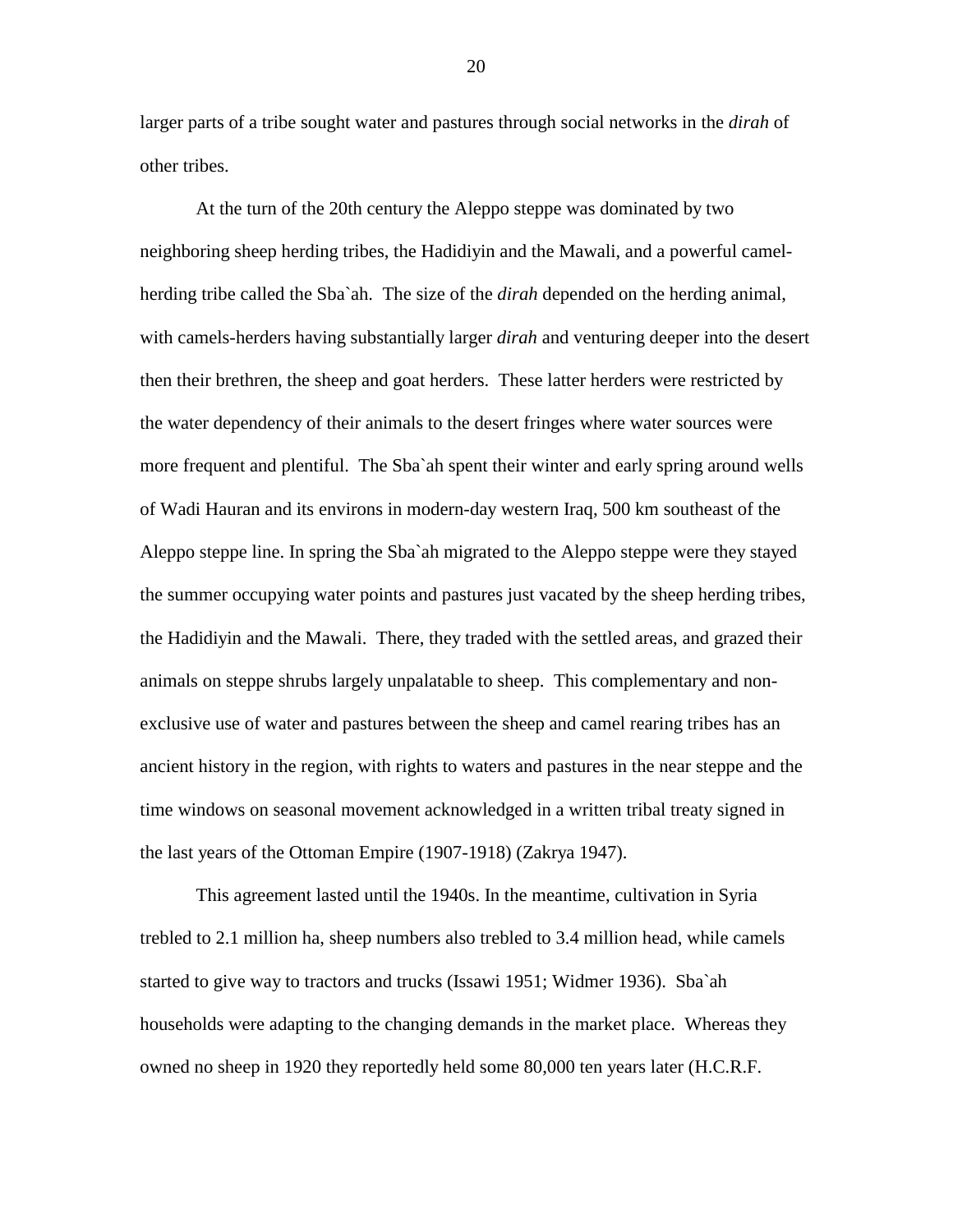1930). As all three tribes now had sheep in large numbers but still broadly lacked the ability to truck water, conflict arose between Sba`ah and the old sheep herding tribes over water and pastures in the near steppe during winter and spring months.

Together with an expansion of agriculture, the rising sheep numbers demanded changes in the customary land tenure system, at least in the near steppe. Of immediate concern to the Hadidiyin, the Mawali and the Sba`ah, was an untangling of their overlapping *dirah* in the near steppe and the establishment of discrete tribal territories as a basis for access rights to natural resources. Once this was achieved, investment either in water or agriculture could be undertaken without risk of inter-tribal disputes. To facilitate this shift, the disputing tribes sought an agreement through customary channels and under the auspices of the state. By far the most important of such agreements was the Damascus tribal treaty of 1956, which divided over 500,000 ha of the Aleppo steppe among the three tribes, although pre-existing claims to water and pasture were kept intact. The political process used in this treaty, and other similar ones before and after it, was based on tribal custom.

In 1958, when the role of customary law and structures was formerly abolished in Syria, the Damascus treaty and others like it were automatically annulled. The authorities assumed full responsibility for rangeland management, placing it with the Steppe Directorate from 1961. Nevertheless, customary institutions continued to exert authority over rangeland management and tribal control. Documented evidence, such as that described below, shows that substantial cooperation to regulate control and access to steppe resources persisted among herders from different tribes, despite the hostile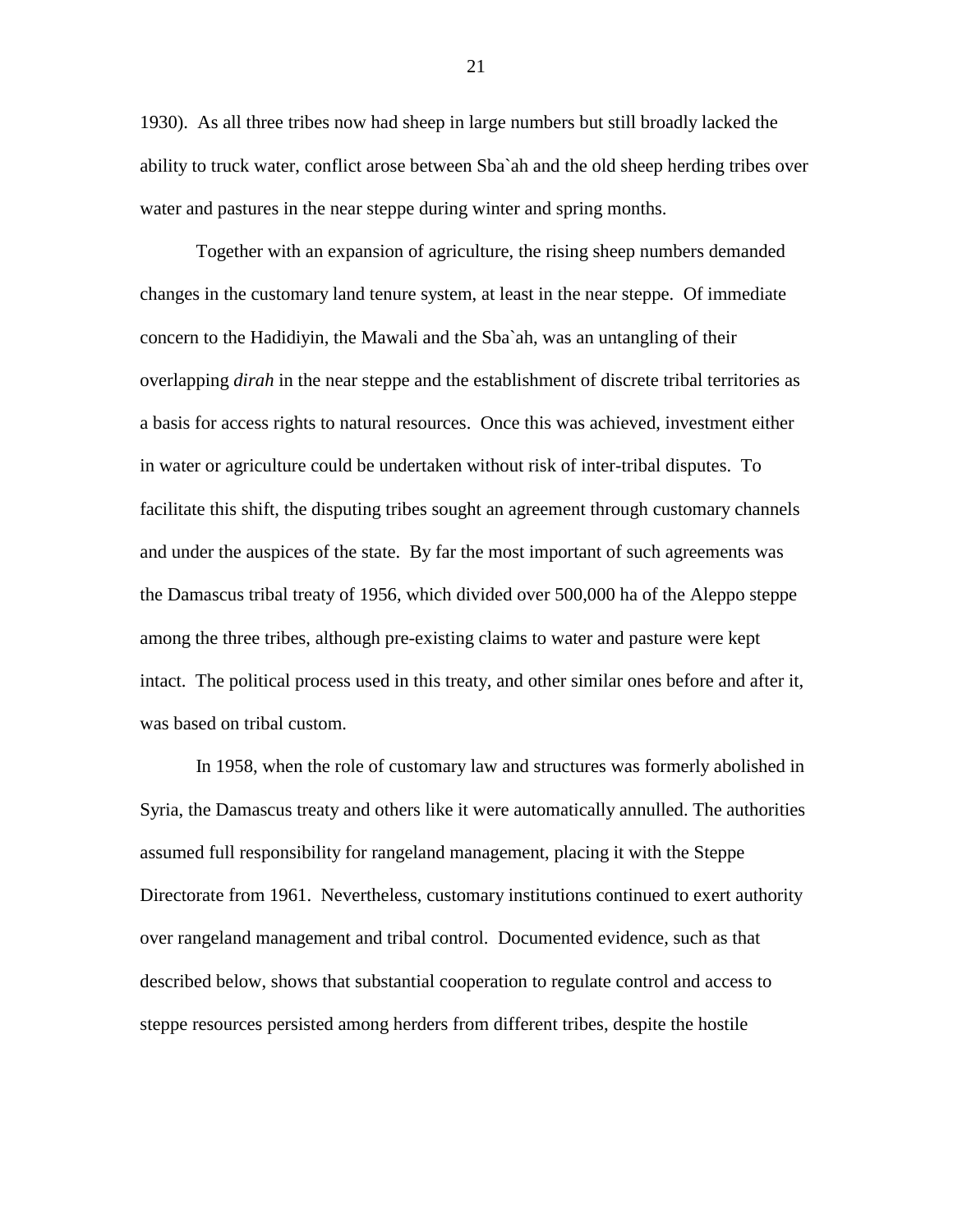political environment, including a significant level of tribal corporate activity in protecting rights.

In 1958, large numbers of the Sba`ah left Syria for Saudi Arabia following the abolition of tribal rights. With most of Sba`ah gone, Ghanatsah (a faction of the Hadidiyin) took the opportunity to reoccupy and claim for themselves a portion of the treaty lands called Abu al Naytel and Dayl`. They went unchallenged for more than a decade, but in 1974 Muharrab al-Rakan, a son of the supreme shaykh of Sba`ah, "and the members of Sba`ah represented by him," (SAR 1975) returned to Syria and immediately laid a claim on the Abu al-Naytel well and the lands of Dayl`.

Ghanatsah took the matter to the state authorities. The head (*mudir*) of the Palmyra administrative district carried out preliminary consultations with the disputing tribes and visited the questioned site. The "final meeting" (SAR 1975) to resolve the problem was convened on the 10th of February 1975. The decision went in favor of Ghanatsah and the old mutual border from the 1956 treaty was adjusted to the new agreement. The legal precedent for the decision was adverse possession, i.e. undisputed occupation of property for a given period of time becomes the property of the occupant.

Six years later, the situation flared up again when Muharrab attempted again to extend his area of control by cultivating his shared border with Ghanatsah in an area referred to as the "airport". This was land Ghanatsah believed was theirs. Another round of resolution talks was held. The settlement reached went again in favor of Ghanatsah. Muharrab was allowed to reap his crop "as he had ploughed and planted it" but afterwards the land would revert to Ghanatsah.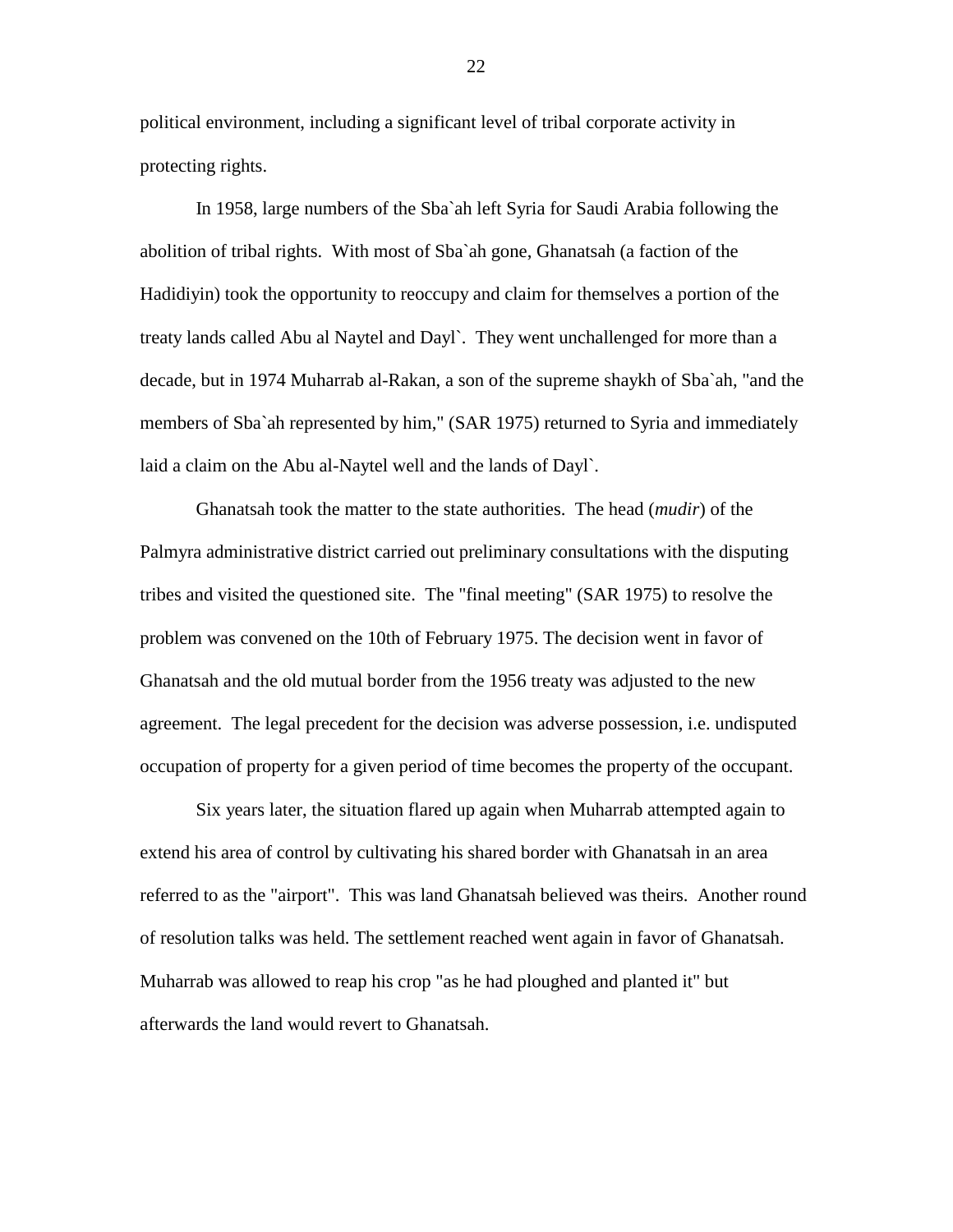This agreement, like many others<sup>12</sup>, was extraordinary considering the Ba`thist constitution and ideology. The decision had been reached with the full participation of the state authorities. As far as the written law was concerned the disputed land was state land and, since it was not part of a cooperative, was technically open to all Syrian citizens and their livestock. The *shaykhs'* intermediary roles were formally terminated in 1958, but two decades later little had changed in practice. Indeed, customary institutions remain the principal mechanism regulating access to steppe resources on a day-to-day basis, while the state continues to implicitly recognize and endorse tribal customary rights and practices, with high officials and Party cadres guaranteeing agreements and signing documents in the name of the state. It is important to note, however, that the Steppe Directorate of the Ministry of Agriculture, with statuary responsibility for steppe resource management, was not involved in this particular agreement. It was seen instead as a political not a land management problem per se.

## CONFLICTS BETWEEN STATUTORY AND CUSTOMARY TENURE ON THE PLANTATIONS

That violations of plantation rules of access are a particular problem in Aleppo is at least partially explained by the overlap of tribal territories. Both plantations discussed below form a group of four located on lands held by the Abraz clan of the Hadidiyin.

 $\overline{a}$ 

 $12$  Additional post-1958 documented territorial treaties have come to light. The dates of these agreements include 1962, 1983, 1989, and 1992.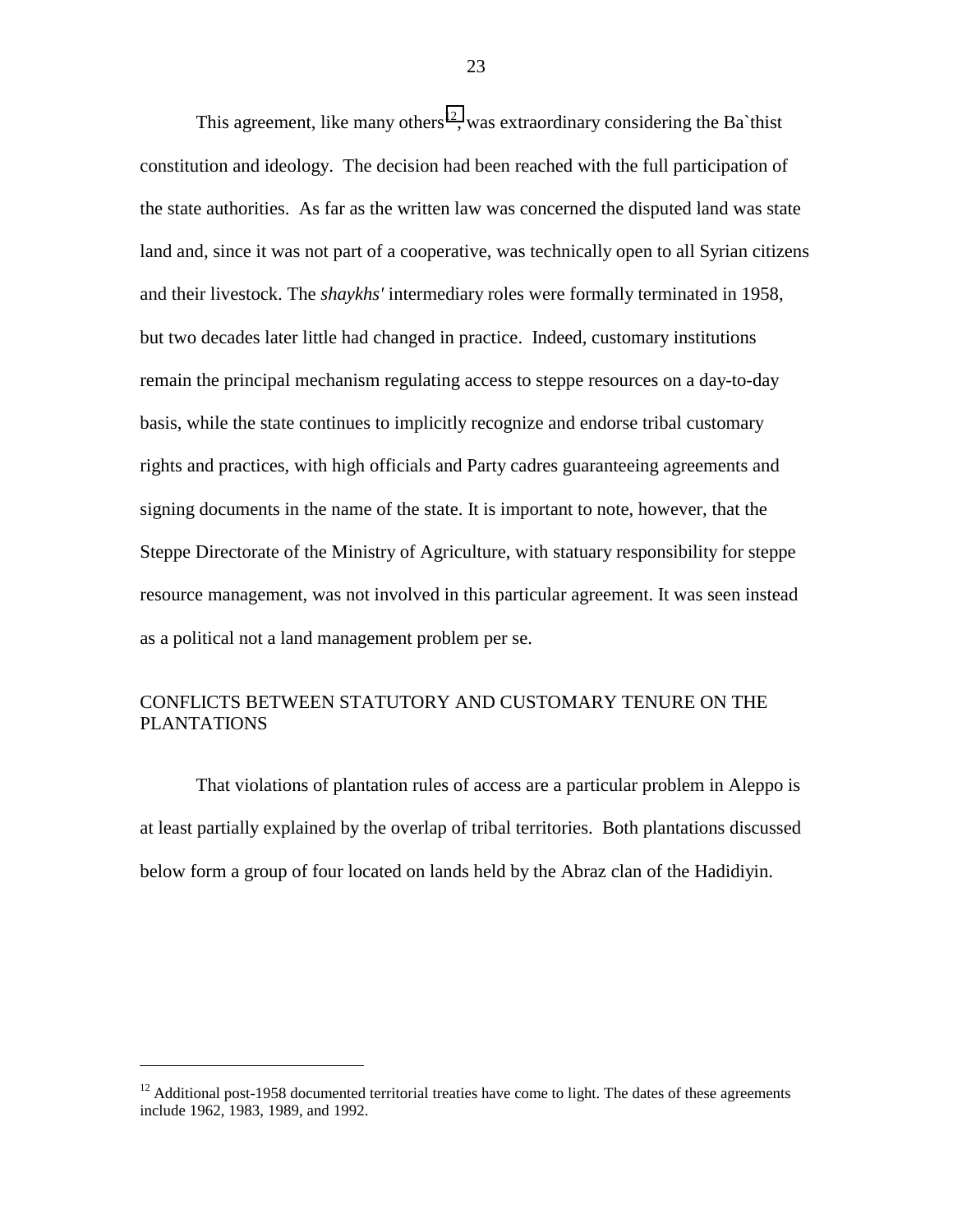A guard at one of these plantation suggested he had turned over for prosecution no less than 200 Abraz herders in five years in addition to the "many others caught but not charged" (Conversation with the guard: Maraghah, Syria, 21st June 1999). Faysal, the shaykh of Abraz, puts the number of Abraz prosecuted as a whole at 370. Evidence from official communications on a proposed fifth plantation in the Abraz area strongly suggests that appropriation of land for the plantations was causing serious pasture shortages for the clan. Upon hearing of the proposed plantation in early 1995, Faysal wrote to the Aleppo Governor:

Once these lands are annexed and the said plantation is established ... we would no longer have lands for our sheep to graze. We were moved from `Ein al-Zarqah and Maraghah where two plantations were established. To the north of us is the al-Haib tribe—with whom we have a bloody dispute—[and consequently] we are not welcome on their pasture. Moreover, the establishment of the plantation would cause hundreds of herders to move away, many of whom have houses in the area.<sup>13</sup>

As a result, the proposed plantation was abandoned, although the reason given was that the site was in fact "one of the good sites in our steppe in terms of plant cover." This episode demonstrates that past decisions for plantation location failed to assess the implications of customary land tenure and the inevitable impact this would have on the household economy of local range uses.

It is an unwritten rule within the Steppe Directorate that first refusal on plantation leases goes to local herders and clans, despite formal claims that the steppe and the plantations are open to all. Problems of who can have access to a plantation do not generally arise when the site is located entirely within a particular clan territory.

 $<sup>13</sup>$  Letter to H.E. The Governor of Aleppo from Faysal al-Nuri and companions on behalf of the Abraz tribe:</sup> 13.2.1995.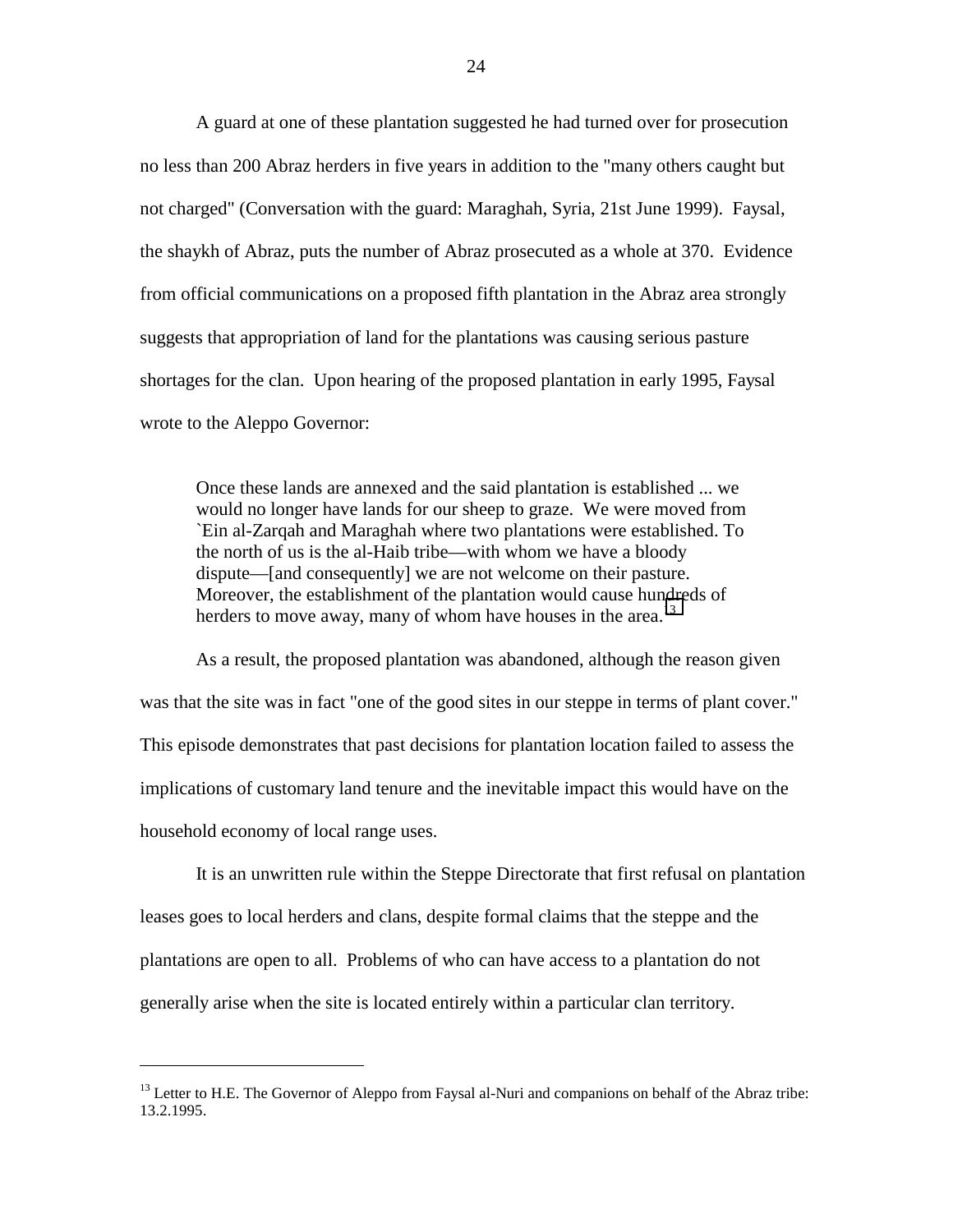However, when the plantation border cuts across tribal territories, or unwelcome groups from far afield attempt to purchase a lease on a local plantation, then the incongruence of tenure systems can result in some very serious problems. Of the four plantations under study by ICARDA in 1996, two plantations fell wholly within clan territories but the other two did not. In the latter, disputes over access between neighboring groups resulted in considerable difficulties for the authorities.

Such was the case when two clans, Bu Hasan and Jimlan (both of the Hadidiyin), attempted to gain access to the plantation and establish de facto possession of land originally held by three tribal territories: the Bu Salah of Abraz, the Twimat of Ghanatsah, and the Ma`atah, all three of which are also part of the Hadidiyin. In the previous two leasing seasons, the plantation had been leased predominately by the Bu Salah, Abraz, which had also secured the vast majority of leases for that season. The only other group to have grazed the plantation in previous seasons, and who were there again in 1996, was that led by members of Bu Kurdy (Ghanatsah) who neighbored the reserve to the north. When Bu Hasan and Jimlan also lodged requests for licenses, all applications were approved. Both Bu Kurdy and Bu Salah, however, felt that Jimlan and Bu Hasan had no right to any leases on the plantation, as their tribal grazing grounds at Hrabjah were unaffected by the plantation. They took their grievance to the plantation guard who cancelled Jimlan's and Bu Hasan's leases on the spot.

Aggrieved, Jimlan and Bu Hasan took their protest to the authorities, reiterating the formal position that any Syrian could legally take out a lease. The Hama Governor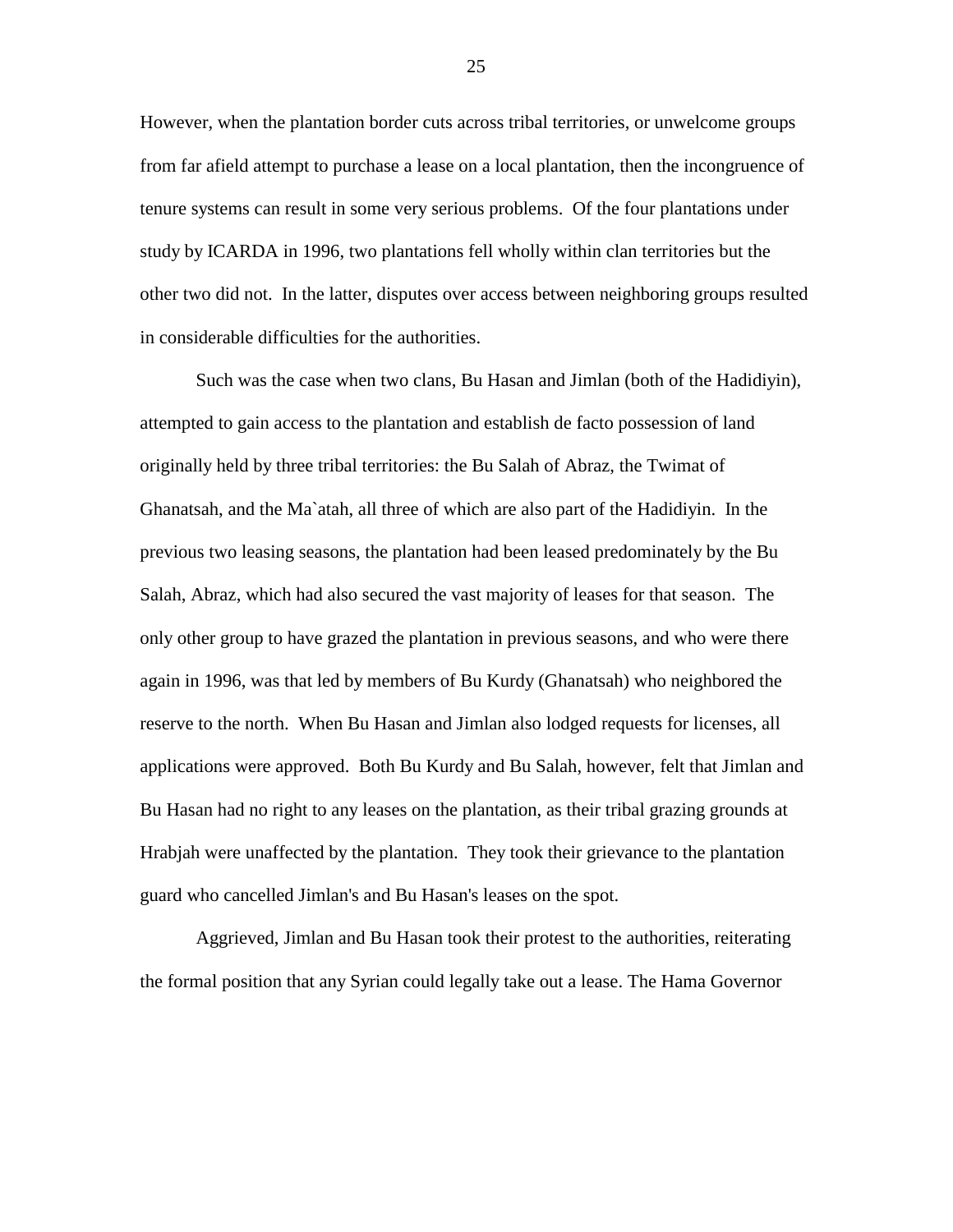<span id="page-31-0"></span>went with the heads of the provincial Steppe Directorate and Peasants' Union<sup>14</sup> office to Abu al-Fayad to settle the dispute. The resolution went in Jimlan's and Bu Hasan's favor. The authorities hired a local tractor and ploughed a boundary line within the plantation to separate the disputing parties. As compensation, Bu Salah and Bu Kurdy were released from all plantation rules: firewood could henceforth be collected, sheep numbers would be unregulated, and camping, watering and milking could take place in the plantation. The Head of the Steppe Directorate protested strongly against the decision but was ultimately unsuccessful in changing it. Within a few days, instead of the 22,000 sheep paid for by the Bu Salah and the Bu Kurdy groups there were now 40,000 in the plantation. The plantation was shut down after three weeks.

#### **5. CONCLUSIONS AND POLICY IMPLICATIONS**

The above discussion demonstrates the value of customary institutions supportive of herder mobility, reciprocal arrangements with respect to resource use, and inter-tribal conflict resolution mechanisms when it comes to rangeland management. Contrary to popular belief that they have broken down and disappeared, many customary institutions in Syria remain strong and continue to be influential in the property rights domain. Their inherent flexibility means they are usually better suited to the prevailing non-equilibrium environment of the Syrian rangelands when compared to the rigid statutory laws and inappropriate technologies imposed by the state. Imposition of technologies will not succeed unless tribal land tenure and institutions are taken into account. Customary institutions represent a superior foundation for an integrated and inclusionary resource

 $\overline{a}$ 

<sup>&</sup>lt;sup>14</sup> The Peasants' Union is an arm of the ruling Ba'th Party and took control of co-operatives from the MAAR in 1974.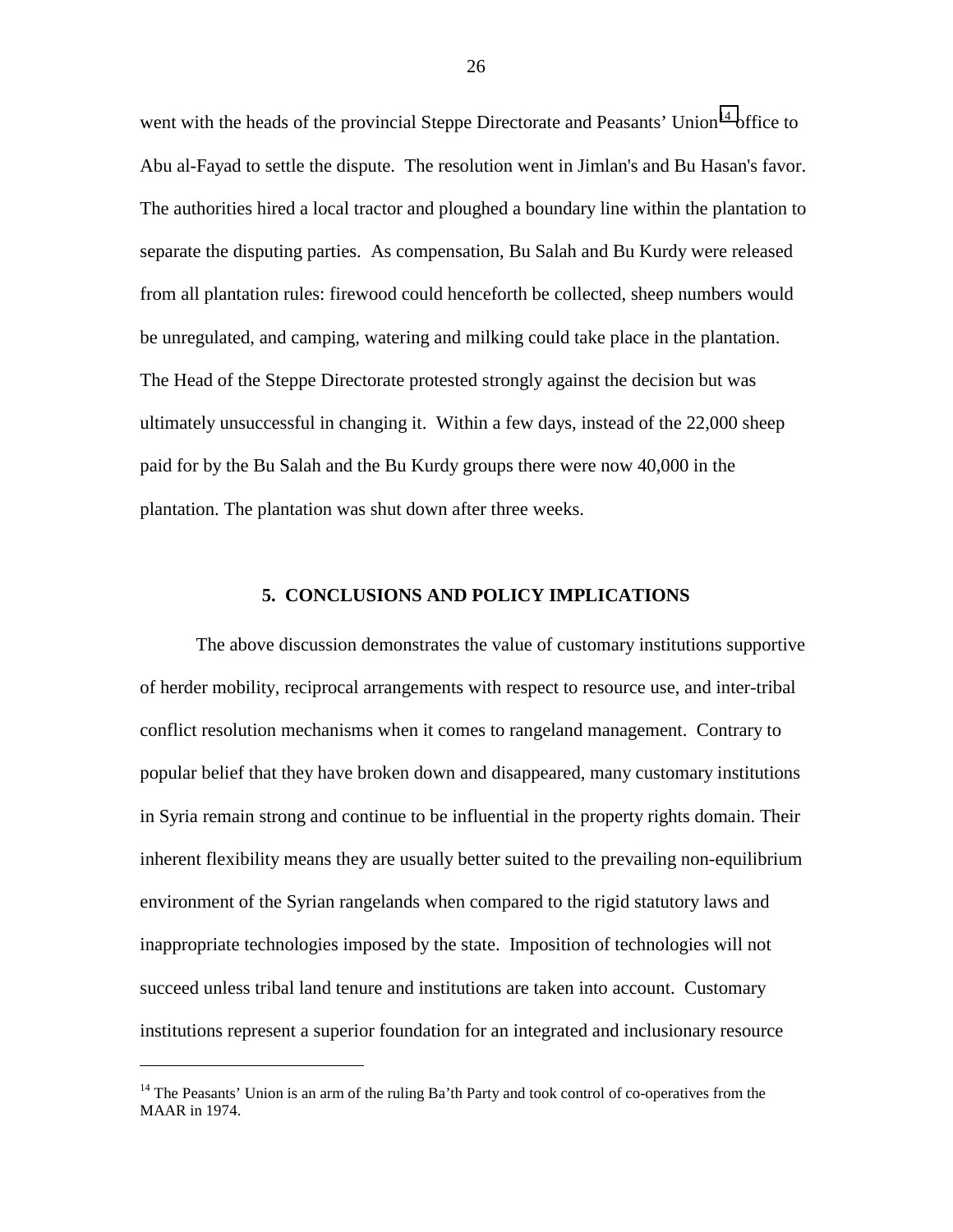management system. The continuing existence of these institutions contradicts Hardin's assumption of the inability of resource users to coordinate their actions to avert overexploitation. It is not possible to prove that these customary methods are environmentally sustainable since ecological studies based on the new paradigms in the field have yet to be conducted. But what these institutions do represent are the foundations of a sustainable system by reducing transaction costs and affording local legitimacy.

Past policies centralizing rangeland management were founded on misplaced assumptions about the physical dynamics of the steppe environment as well as the capacity of herders to cooperate together and regulate their use of pastoral resources. Shrub technologies like Atriplex have proven ill-suited to livestock as well as incompatible with herders' socioeconomic realities. Plantations likewise conflict with mobility objectives and customary land tenure, fueling the incidence of tribal conflict. In contrast to this failed top-down approaches are the enduring customary institutions whose sensitivity to the physical and social environment and inherent legitimacy have enabled them to overcome statutory abolition, even to the extent of obliging the authorities to recognize customary agreements.

With a fresh understanding of arid environments and the customary system, there are new opportunities for rangeland management in Syria. Tribes no longer represent a political threat as they once did, but they do represent irreplaceable social capital. With doubts raised about imported shrub technologies, plantations, and steppe policy more broadly, existing tribal systems offer a solid foundation on which to build an effective and efficient administration of steppe management and conservation. The task that now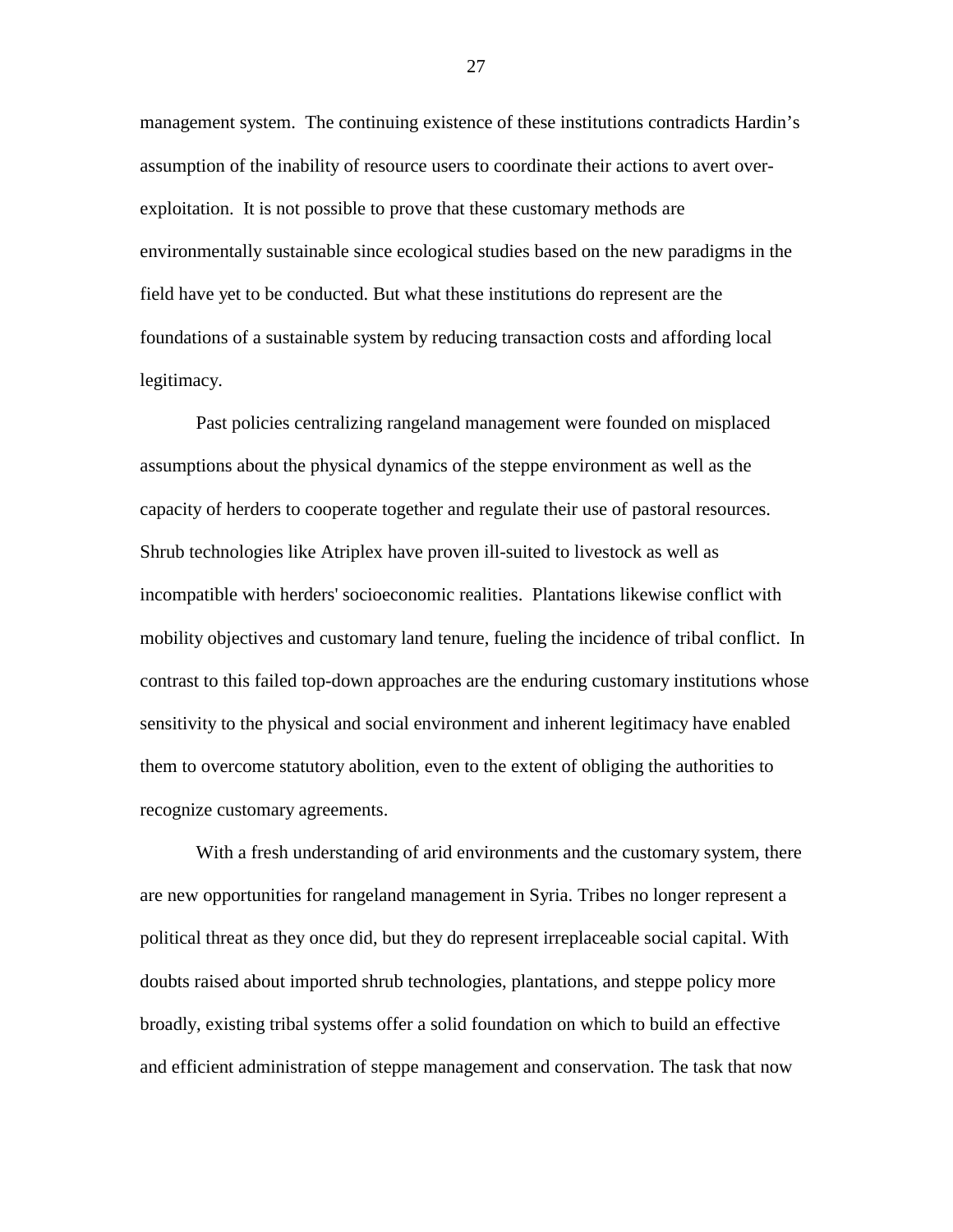faces the authorities in Syria and elsewhere in the region is to respond to this latent opportunity and enter into a genuine partnership with the steppe users for the management and conservation of steppe resources.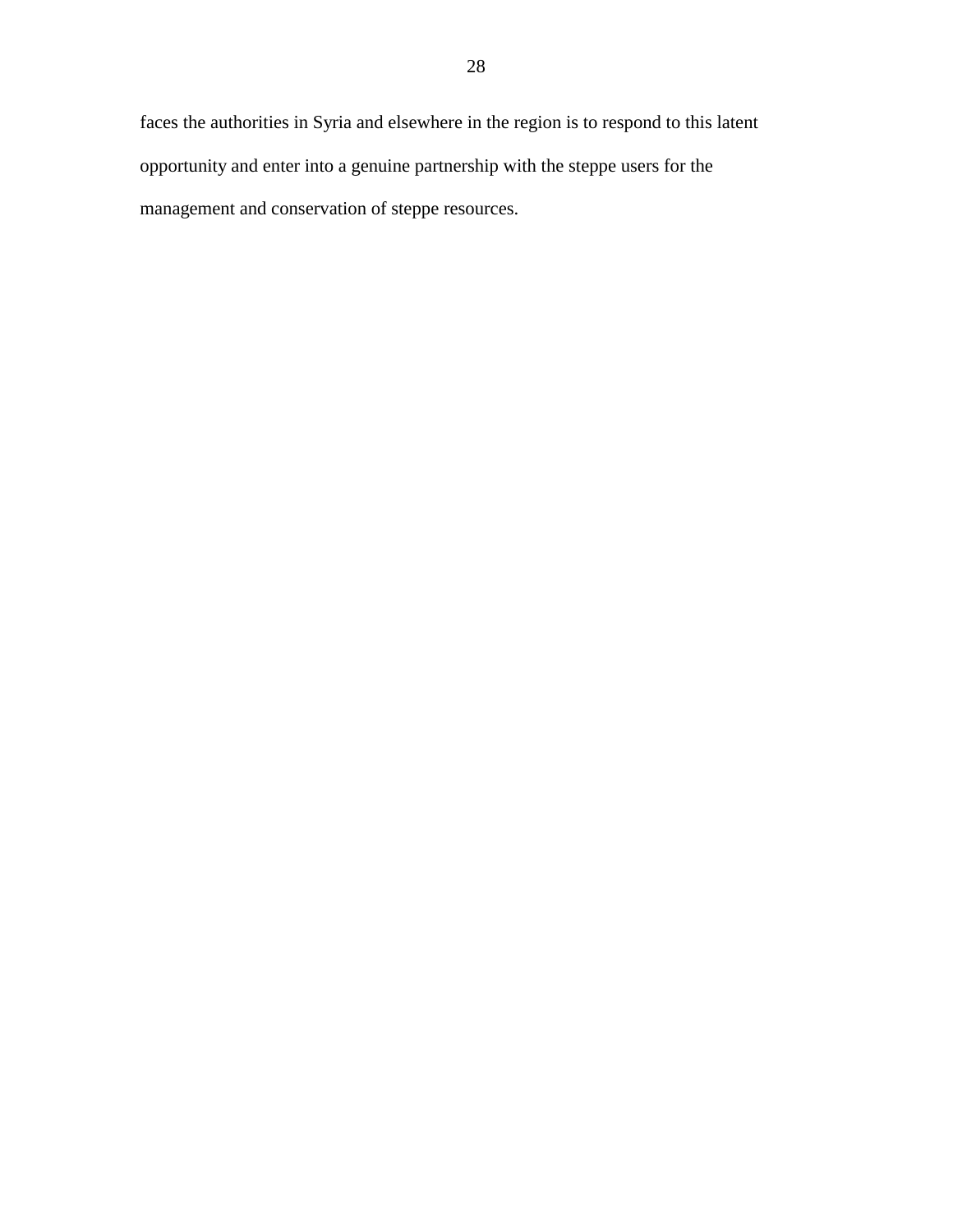#### **REFERENCES**

- <span id="page-34-0"></span>Abu Jaber, K. 1966. *The Arab Ba`th Socialist party: History, ideology, and organization*. Syracuse: Syracuse University Press.
- ACSAD. 1992. Desertification in Syria. In *World atlas of desertification*, eds. N. Middleton and D. Thomas. London: Edward Arnold.
- Behnke, R., I. Scoones, and C. Kerven. 1993. *Range ecology at disequalibrium: New methods of natural variability and pastoral adaptation in African Savannas.* London: Overseas Development Institute.
- Bietenholz, P. 1963. *Desert and Bedouin in the European mind: Changing conceptions from Middle Ages to the present day*. Extramural Studies Board. Khartoum: University of Khartoum.
- Deiri, W. 1990. Contribution a l'etude phyto-ecologique et de la potentialite pastorale en Syrie aride, MSc, Thesis, Institut de botanique, Universite de Montpellier.
- Dresch, P. 1993. *Tribes, government and history in Yemen.* Oxford: Clarendon Paperbacks.
- FAO. 1956. Report to the government of Syria on a program for improvement in sheep breeding and management. No 571. Rome.
	- \_\_\_\_\_\_\_\_. 1966. Report to the Steppe Directorate: Grazing trial, Wadi al-`Azib Range and Sheep Experiment Station 1963-1966. Rome.
	- \_\_\_\_\_\_\_\_. 1967. Report to the government of Syria on range management and fodder development. No.TA2351 PL:TA/43. Rome: UNDP/FAO.
- \_\_\_\_\_\_\_\_. 1973. Terminal Report: Syria 002. Intergovernmental Committee 24th Session 3-9 October 1973, p. 14. Rome.
	- \_\_\_\_\_\_\_\_. 1974. Report to the Government of the SAR on range management and fodder development. SYR/58/011. Rome.
- Goodchild, A. and A. Osman. 1993. *Value of Atriplex halimus and Salsola vermiculata foliage as supplements for barley straw.* Annual report 1992 of Pasture, Forage and Livestock Program. Aleppo: ICARDA.
- Hardin, G. 1968. The tragedy of the commons. *Science* 162: 1243–1248.
- Haut-commisariat de la Republique Francaise and Direction du Service des Renseignements du Levant. 1930. Les tribus nomades et semi-nomads des etats du Levant places sous Mandat Francais. Beyrouth: Imp Jeanne D'arc.

Heyd, U. 1973. *Studies in old Ottoman law.* Oxford: Clarendon Press.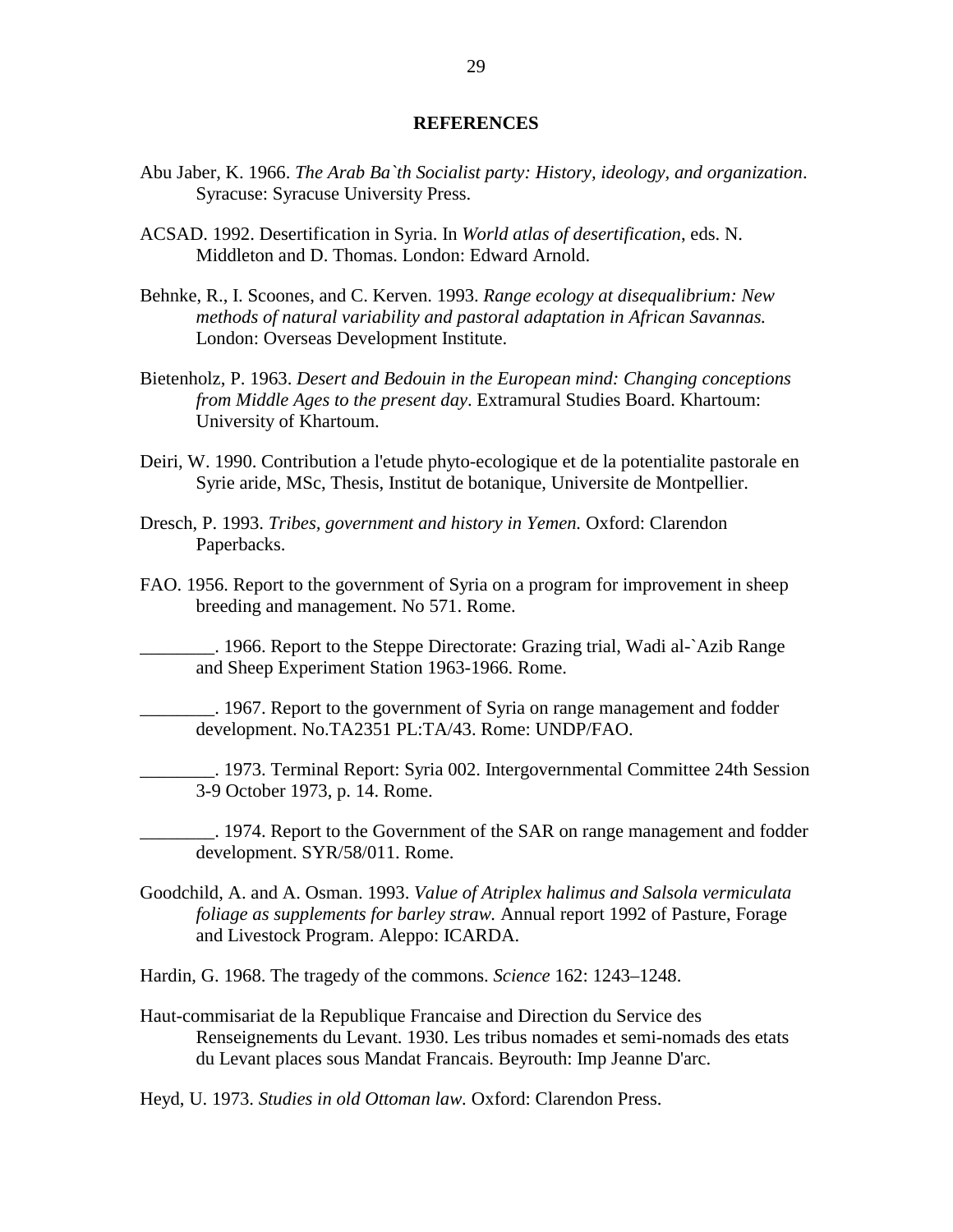- Hourani, A. 1991. Tribes and states in Islamic history. In *Tribes and state formation in the Middle East*, eds. P. Khoury and J. Kostiner, pp. 303–312. London: IB Tauris.
- Issawi, C. 1987. An Arab philosophy of history: Selections from the Prolegomena of Ibn Khaldun of Tunis (1332-1406). Cairo: The American University in Cairo Press.
- Issawi, C. and C. Dabezies. 1951. Population movements and population pressure in Jordan, Lebanon, and Syria. *Midland Memorial Fund Quarterly* 29(4).
- LaBianca, O. 1990. Sedentarization and nomadization: Food system cycles at Hesban and vicinity in Transjordan. Berrien Springs.
- Le Houerou, N. 1992. The role of saltbush (Atriplex spp.) in arid land rehabilitation in the Mediterranean Basin: A review. *Agroforestry Systems* 18: 107–148.

\_\_\_\_\_\_\_\_. 1995. Drought-tolerant and water-efficient trees and shrubs ('trubs') for rehabilitation of tropical and subtropical arid lands. *Journal of Land Husbandry* 1: 26.

- Lewis, N. 1987. *Nomads and settlers in Syria and Jordan, 1800-1980*. Cambridge: Cambridge Middle East Library.
- Leybourne, M., F. Ghassali, A. Osman, T. Nordblom, and G. Gintzburger. 1993. *The utilization of fodder shrubs (Atriplex spp., Salsola vermiculata) by agropastoralists in the north Syrian steppe.* ICARDA Annual Report for the Pasture, Forage and Livestock Program, pp. 142–160. Aleppo: ICARDA.
- Maktari, A. 1971. *Water rights and irrigation practices in Lahj: A study of the application of customary and Shari'ah law in southwest Arabia.* Cambridge: Cambridge University Press.
- McKell, C. 1975. Shrubs: A neglected resource of arid lands. *Science* 187: 803–809.
- Ngaido, T. 1997. *Land tenure issues and the development of rangelands in Syria: Appraisal mission for the Badia rangeland development project in Syria*. Rome: International Fund for Agricultural Development.
- Nordblom, T., G. Arab, A. Osman, A., and G. Gintzburger. 1995. *Survey of Bedouin groups with contracts to graze the government rangeland plantations at Maraghah, Aleppo Province, Syria.* Regional symposium on integrated croplivestock systems I the dry areas of West Asia and North Africa. Aleppo: ICARDA.
- Noy-Mier, I. 1990. Responses of two semiarid rangeland communities to protection from grazing. *Israel Journal of Botany* 39: 431–442.
- Ostrom, E. 1990. *Governing the commons: The evolution of institutions for collective action.* Cambridge: Cambridge University Press.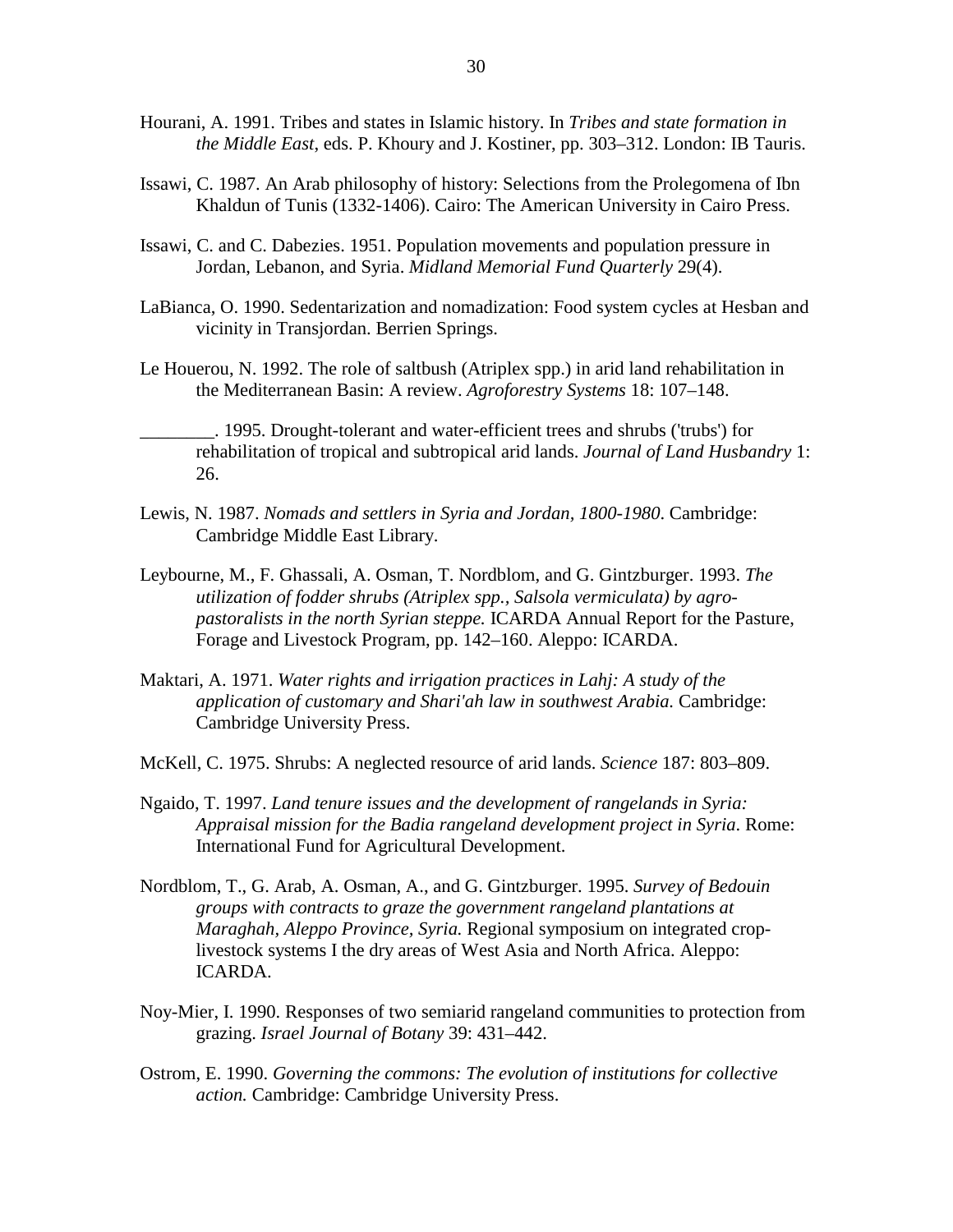- Olsvig-Whittaker, L., P. Hosten, M. Shochat, and E. Shochat. 1993. Influence of grazing on sand field vegetation in the Negev desert. *Journal of Arid Environments* 24: 81–93.
- Perevolotsky, A. 1995. *Conservation, reclamation and grazing in the northern Negev: Contradictory or complementary concepts.* ODI Pastoral Network Paper 38a. London: ODI.
- Rae, J. 1999. Tribe and State: Rangeland Management in the Syrian Steppe. Unpublished thesis. Faculty of Geography and Anthropology, University of Oxford.
- Rae, J., G. Arab, K. Jani, N. Murad, T. Ngaido, and T. Nordblom. 1996. *Socio-economics of shrub plantations in Syria.* Report to the Syrian Government. Aleppo: ICARDA.
- Sankary, A. 1982. *Flora of the Syrian Steppe.* Aleppo: University of Aleppo.
- Scoones, I. 1994. *Living with uncertainty: New directions in pastoral development in Africa.* London: Intermediate Technology Publications.
- Syrian Arab Republic (SAR). 1975. The minutes of meeting to resolve dispute over aldel`a al-gharbieh between Muhurrab Rakan al-Murshed, the representative of Sba`ah tribe, and the members of Ghanatsah tribe [Hadidiyin], represented by Faysal al-Sfuk. Office of Chief, Secret Police. Homs: Homs Provincial Administration.
- Stewart, F. 1995. Texts in Bedouin law. Unpublished copy of cases recorded in southern Sinai, the Social Studies Center. Sede Boqer:Blaustein Center for Desert Research.

\_\_\_\_\_\_\_\_. 1986. Bedouin boundaries in central Sinai and the southern Negev. Wiesbaden: Otto Harrassowitz.

- UN. 1955. *Progress in land reform.* New York: UN Economic and Social Council.
- Wachholtz, R. 1996. *Socio-economics of Bedouin farming systems in dry areas of Northern Syria.* Stuttgart-Hohenhiem: Wissenschaftsverlag Vauk KG.
- Westoby, M., B. Walker, and I. Noy-Mier. 1989. Opportunistic management for rangelands not at equilibrium. *Journal of Range Management* 42(4): 266–274.
- Widmer, R. 1936. Population. In *Economic organization of Syria*, ed. S. Himadeh, pp. 3– 38. New York: AMS Press.
- Wilkinson, J. 1983. Traditional concepts of territory in southeast Arabia. *The Geographical Journal* 149: 301–315.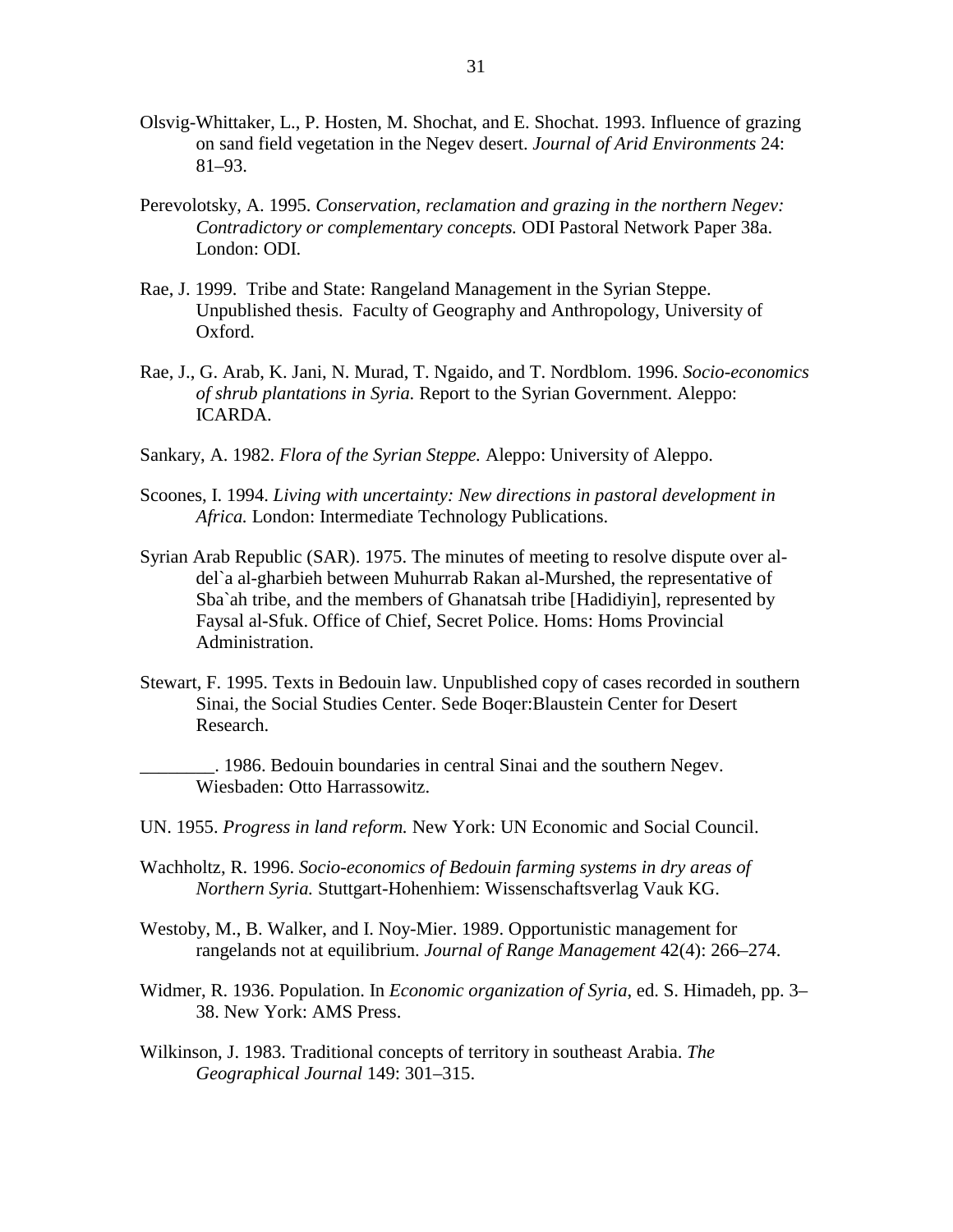- World Bank. 1995. *North Africa and Iran: Rangelands development in arid and semiarid areas, strategies and policies.* Washington D.C.: World Bank.
- Zakirov, 1989. *Grazing problems in Iraq, Problems of desert development.* c/c of problemy osvoeniia pustyn`, 4: 58–63.

Zakrya, A. 1947. *Tribes of al-sham.* Damascus: Dar al-Fekr.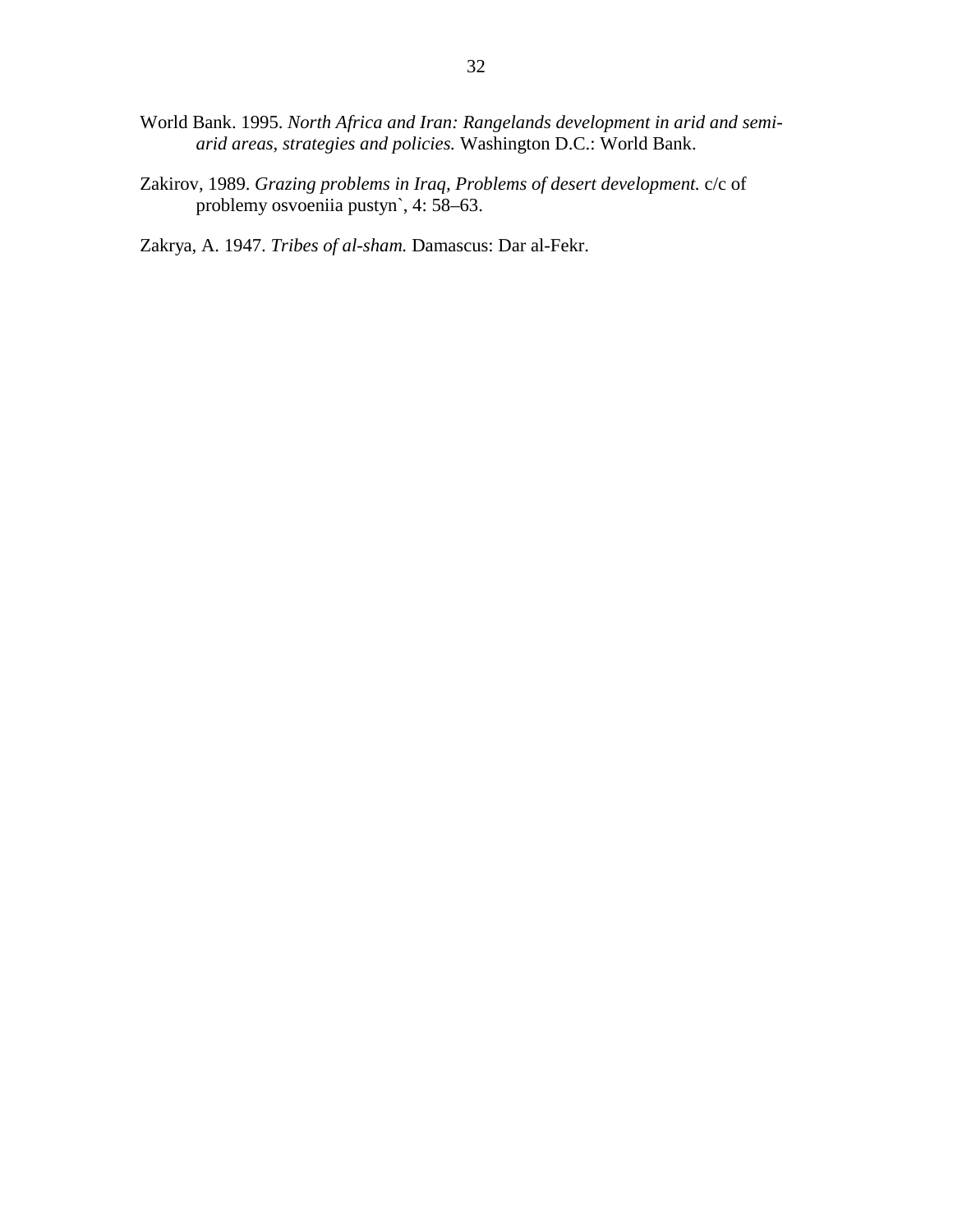### LIST OF CAPRi WORKING PAPERS

- 01 *Property Rights, Collective Action and Technologies for Natural Resource Management: A Conceptual Framework*, by Anna Knox, Ruth Meinzen-Dick, and Peter Hazell, October 1998.
- 02 *Assessing the Relationships Between Property Rights and Technology Adoption in Smallholder Agriculture: A Review of Issues and Empirical Methods*, by Frank Place and Brent Swallow, April 2000.
- 03 *Impact of Land Tenure and Socioeconomic Factors on Mountain Terrace Maintenance in Yemen*, by A. Aw-Hassan, M. Alsanabani and A. Bamatraf, July 2000.
- 04 *Land Tenurial Systems and the Adoption of a Mucuna Planted Fallow in the Derived Savannas of West Africa*, by Victor M. Manyong and Victorin A. Houndékon, July 2000.
- 05 *Collective Action in Space:Assessing How Collective Action Varies Across an African Landscape*, by Brent M. Swallow, Justine Wangila, Woudyalew Mulatu, Onyango Okello, and Nancy McCarthy, July 2000.
- 06 *Land Tenure and the Adoption of Agricultural Technology in Haiti*, by Glenn R. Smucker, T. Anderson White, and Michael Bannister, October 2000.
- 07 *Collective Action in Ant Control*, by Helle Munk Ravnborg, Ana Milena de la Cruz, María Del Pilar Guerrero, and Olaf Westermann, October 2000.
- 08 *CAPRi Technical Workshop on Watershed Management Institutions: A Summary Paper*, by Anna Knox and Subodh Gupta, October 2000.
- 09 *The Role of Tenure in the Management of Trees at the Community Level: Theoretical and Empirical Analyses from Uganda and Malawi*, by Frank Place and Keijiro Otsuka November 2000.
- 10 *Collective Action and the Intensification of Cattle-Feeding Techniques a Village Case Study in Kenya's Coast Province*, by Kimberly Swallow, November 2000.
- 11 *Collective Action, Property Rights, and Devolution of Natural Resource Management: Exchange of Knowledge and Implications for Policy*, by Anna Knox and Ruth Meinzen-Dick, January 2001.